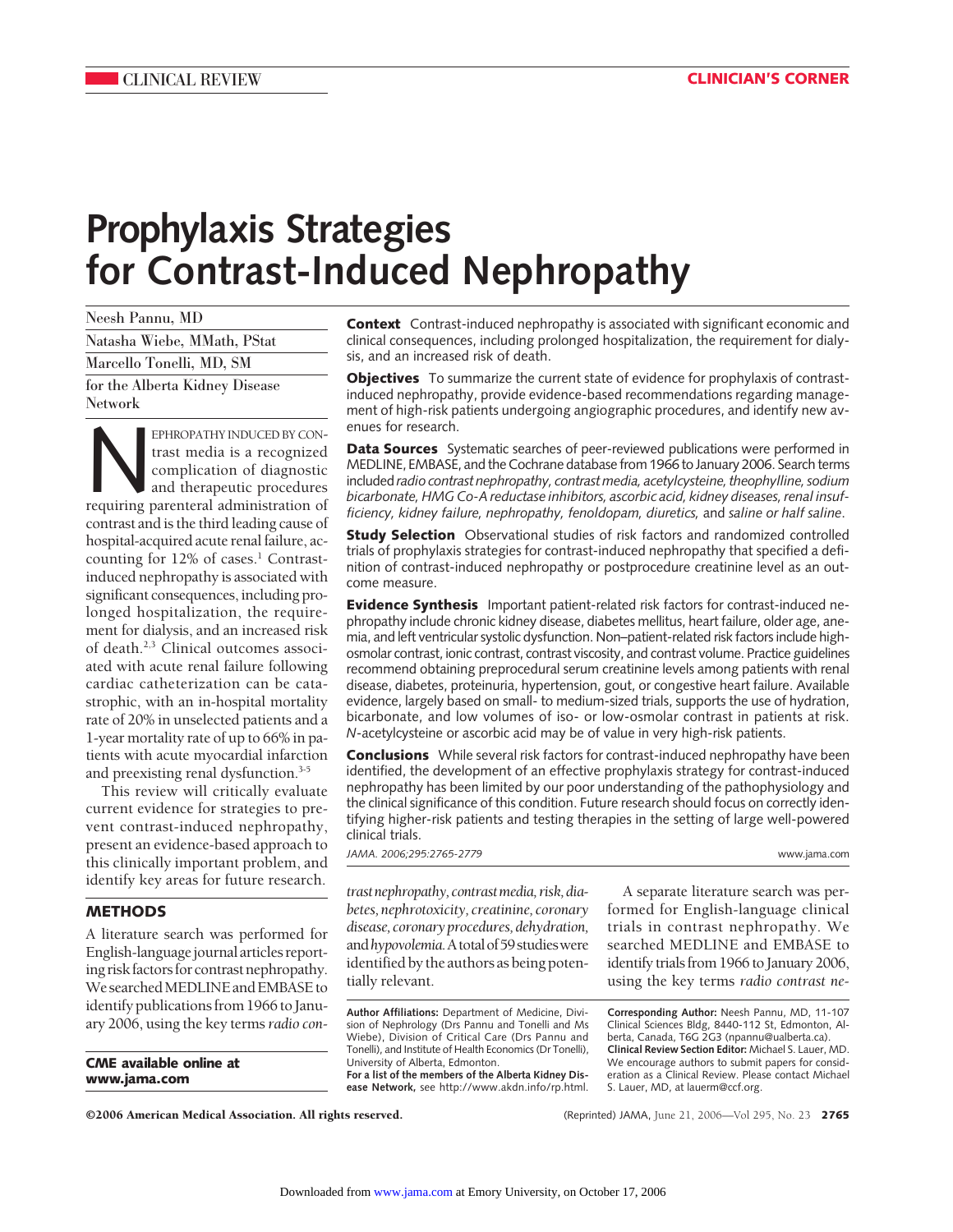# **Box. Risk Factors for Contrast-Induced Nephropathy**

#### **Patient Related**

Chronic kidney disease<sup>3,13-19</sup> Diabetes mellitus<sup>13,16,17,19</sup> Urgent/elective procedure<sup>16</sup> Intra-aortic balloon pump16,17,20 Congestive heart failure<sup>13,15,17,20</sup> Age<sup>3,17</sup> Hypertension $21,22$ Low hematocrit<sup>17,23</sup> Hypotension<sup>17,22</sup> Left ventricular ejection fraction  $<$ 40%<sup>22</sup> **Not Patient Related** Contrast properties High osmolar contrast<sup>7,24</sup> Ionic contrast<sup>25-28</sup> Contrast viscosity<sup>29,30</sup>

Contrast volume3,13,16-19,31-34

*phropathy, contrast media, acetylcysteine, theophylline, sodium bicarbonate, HMG Co-A reductase inhibitors, ascorbic acid, kidney diseases, renal insufficiency, kidney failure, nephropathy, fenoldopam, saline,* and *diuretics.* The citations of existing reviews and trials identified were evaluated by 2 reviewers to identify pertinent trials. Any study considered relevant by one or both reviewers was retrieved for further consideration. A total of 331 studies were identified as potentially relevant, of which 63 were randomized controlled trials (RCTs) of prophylaxis strategies for contrastinduced nephropathy. Criteria for study selection were publication in a peerreviewed journal, controlled study design, and English language. Quality assessment was based on concealment of treatment allocation, double-blind design, intention-to-treat analysis, and rate of loss to follow-up.

# **DEFINITIONS AND EPIDEMIOLOGY**

Although there is no universally accepted definition, contrast-induced nephropathy refers to the development of acute renal impairment following the intravascular administration of radiocontrast in the absence of other identifiable causes of renal failure. Most studies have used a 25% elevation in serum creatinine (SCr) or an absolute increase of 0.5 mg/dL (44 µmol/L) 2 to 7 days following contrast administration. Although relatively mild, these changes in kidney function are associated with clinically important adverse short- and long-term outcomes.<sup>2,3,6,7</sup>The causal pathway linking the development of contrast-induced nephropathy to adverse cardiovascular outcomes has not been established. Whether contrast-induced nephropathy is directly responsible for the observed increase in mortality, or is simply a marker for illness acuity and/or comorbidity, remains unknown.

Based on these definitions, the incidence of contrast nephropathy in patients undergoing diagnostic interventions requiring contrast is low  $(1.6\% - 2.3\%)$ .<sup>8</sup> Intra-arterial administration of radiocontrast might be more likely to lead to contrast-induced nephropathy than the intravenous route,<sup>9</sup> although other causes of acute renal failure (such as atheroemboli) may also be triggered by arteriography. The incidence of contrast-induced nephropathy is dependent on the definition and is considerably lower when cases are defined based on a greater absolute increase in SCr level, or if the postprocedure SCr measurement is obtained earlier.10 Acute renal failure due to contrast-induced nephropathy is generally nonoliguric and reversible. In most cases, the SCr level peaks between 2 and 5 days after contrast exposure and returns to normal within  $14$  days.<sup>11,12</sup> Registry data report the incidence of contrast-induced nephropathy requiring dialysis treatment to be approximately 0.4%.<sup>13</sup>

## **RISK FACTORS**

The most commonly identified risk factors for contrast-induced nephropathy are listed in the **BOX**. Most have been identified through retrospective analysis of databases cataloging coronary angiographic procedures. Unfortunately, periprocedural hydration and an accurate assessment of comorbidity have rarely been captured in these data sources, so estimates of the risk attributable to individual factors are unreliable.

## **Patient-Related Factors**

Patients with diabetes and chronic kidney disease appear to be at the highest risk for developing contrast-induced nephropathy. These patients have reported rates of contrast-induced nephropathy that are approximately 4-fold higher than those without diabetes or preexisting renal impairment.<sup>25,35</sup>

Hypovolemia and/or decreased effective circulating volume are wellrecognized risk factors for contrastinduced nephropathy, but have never been directly assessed in clinical trials. Indirect evidence comes from studies that show a benefit of intravenous hvdration<sup>36,37</sup> and the deleterious effect of diuretics.<sup>38</sup> Conditions resulting in a low effective circulating volume such as cardiogenic shock, $^{16}$  use of an intra-aortic balloon pump,<sup>16,17,20</sup> hypotension,<sup>17,22</sup> congestive heart failure  $(CHF)$ ,<sup>13,15,17,20</sup> and ejection fraction less than 40%22 are also identified risk factors for contrast-induced nephropathy.

Female sex is a frequently cited $14,21,39$ but somewhat controversial risk factor for contrast-induced nephropathy. A more recent analysis of 1383 patients<sup>40</sup> suggests that women may have unfavorable baseline characteristics (older age, more frequent hypertension and diabetes, lower baseline kidney function) that put them at risk for contrast-induced nephropathy. After adjustment for these confounders, female sex did not appear to independently increase risk.

## **Non–Patient-Related Factors**

Radiocontrast media are frequently classified on the basis of osmolality, which is determined by the ratio of iodine atoms to osmotically active particles.<sup>41,42</sup> A comparison of commonly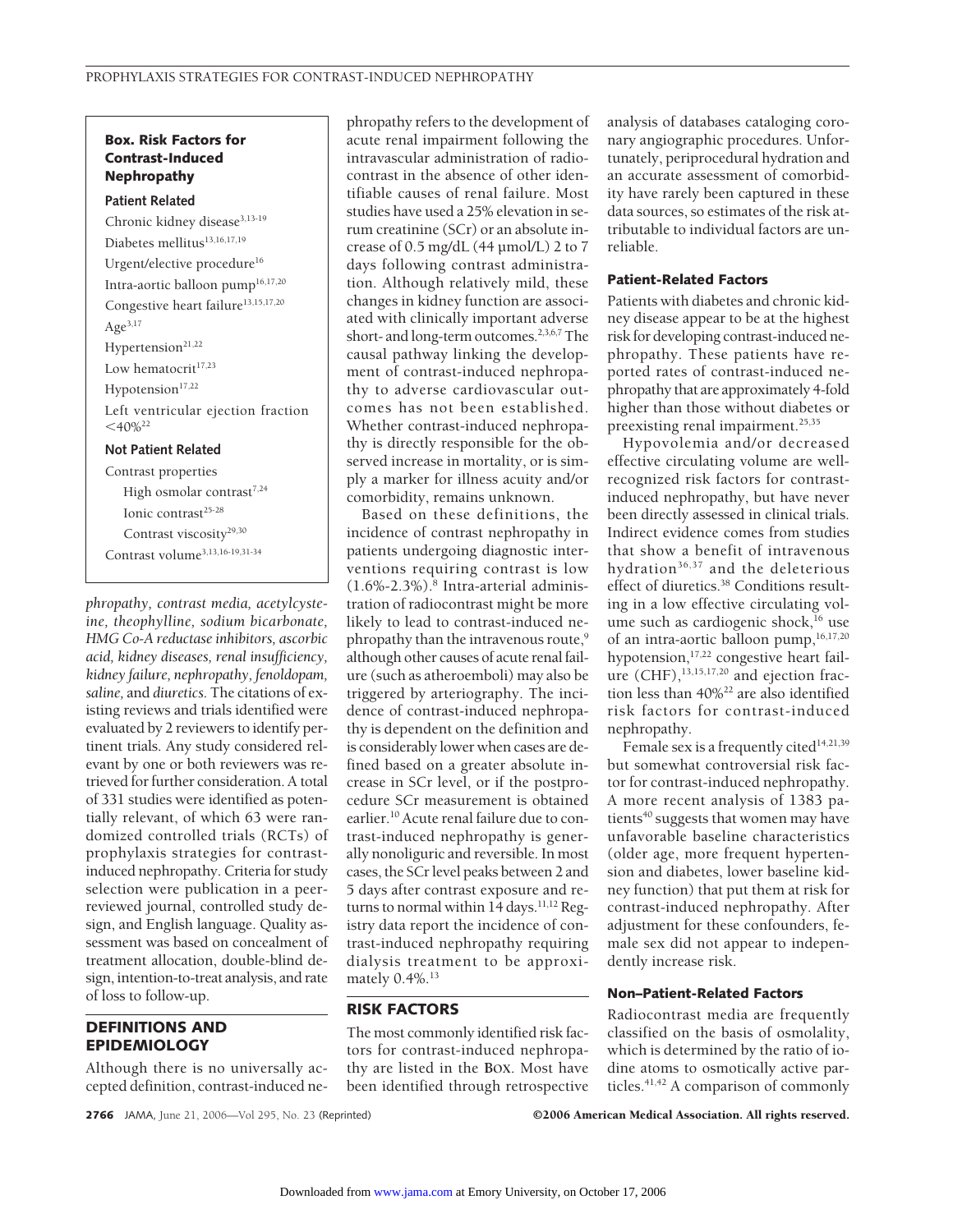used radiocontrast agents is presented in **TABLE 1**.

A direct correlation between osmolality and nephrotoxicity is well established in contrast agents with an osmolality greater than 780 mOsm/kg. A 1992 meta-analysis<sup>43</sup> pooling data from 25 randomized trials showed that the risk of contrast nephropathy was significantly greater with high-osmolality (>1400 mOsm/kg) radiocontrast agents in patients with preexisting renal disease.

While the previously publicized findings of a study comparing iohexol (a low-osmolar agent [600-800 mOsm/ kg]) with iodixanol (an iso-osmolar agent [290 mOsm/kg]) initially suggested additional nephroprotection with a further reduction in radiocontrast osmolality,<sup>24</sup> the differing physicochemical properties of radiocontrast agents may in fact be a more important mediator of nephrotoxicity. Pooled analyses evaluating the nephrotoxicity of differing contrast agents used in recent randomized interventional trials<sup>29,30</sup> showed that iohexol was associated with a significantly increased risk of developing contrast-induced nephropathy compared with either iopamidol (another agent with similar osmolality) or iodixanol (an iso-osmolar radiocontrast agent) (contrast-induced nephropathy 25% vs 13.5% and 11%, respectively; both  $P \le 0.05$ ). More importantly, there was no significant difference in the reported rates of contrast nephropathy associated with iopamidol and iodixanol, which can perhaps be explained by the increased viscosity of iodixanol relative to many of the low-osmolar agents.

Whether ionic compounds are more nephrotoxic than nonionic compounds remains somewhat controversial, as previous studies are frequently confounded by differences in osmolality. Several randomized trials of ionic vs nonionic contrast showed no difference in rates of contrast-induced nephropathy.25-28 However, post hoc analysis of one study did demonstrate that patients with preexisting renal dysfunction were less likely to develop con**Table 1.** Properties of Commonly Used Radiocontrast Media **Type Generic Name Iodine, mg/mL Osmolality, mOsm/kg Viscosity, cps at 37°C** High osmolar Ionic monomer Sodium iothalamate 325 1843 2.75 Ionic monomer Meglumine diatrizoate 306 1530 5.0 Low osmolar<br>Ionic dimer Meglumine ioxaglate 320 580 580 7.5 Ionic dimer Sodium ioxaglate 320 580 7.5 Nonionic monomer Iopamidol 300 616 4.7 Nonionic monomer Iohexol 300 640 6.3 Nonionic monomer Ioversol 300 645 5.5 Nonionic monomer Iopromide 300 610 4.6 Iso osmolar Nonionic dimer Iotrolan 100 300 320 8.1 Nonionic dimer Iodixanol 10.4 and 320 290 11.4

trast-induced nephropathy when nonionic radiocontrast media was used.<sup>25</sup>

# **RISK STRATIFICATION**

Several attempts have been made to develop a clinical tool for the purposes of risk stratification,13,15-17,44,45 but none have been validated prospectively or in other databases. In addition, none of the databases captured comorbidity or prophylactic interventions to prevent contrast nephropathy such as the administration of hydration. As all risk scores were derived from patients undergoing coronary angiography, they may not specifically apply to the use of parenterally administered contrast in other settings (ie, intravenous contrast).

Two risk scores<sup>16,17</sup> for contrastinduced nephropathy developed from large interventional cardiology databases may be the most generalizable to this patient population. Bartholomew et al<sup>16</sup> (n=20 479) identified 8 variables that were associated with contrastinduced nephropathy (creatinine clearance  $\leq 60$  mL/min [1.0 mL/s], use of an intra-aortic ballon pump, urgent coronary procedure, diabetes, CHF, hypertension, peripheral vascular disease, contrast volume) and created 4 risk categories based on their analysis. They defined contrast-induced nephropathy as a greater than 1 mg/dL [88.4 µmol/L] rise in SCr with no specified time frame for post SCr measurement. By this definition, contrast-induced nephropathy occurred in 2% of patients. Patients in

the highest risk group had a 28% risk of developing contrast nephropathy and a 17% risk of death. Mehran and colleagues<sup>17</sup> (n=8357) identified 3 additional characteristics that were associated with increased risk: older age, the presence of hypotension, and anemia. They used a less stringent definition of contrast-induced nephropathy (change in SCr  $\geq$  25% or  $\geq$  0.5 mg/dL [44.2 µmol/L] at 48 hours), which may partially account for the higher reported incidence of contrast-induced nephropathy (13.1%).

## **PROPHYLAXIS STRATEGIES**

The mechanism by which contrast agents produce nephrotoxicity is poorly understood but probably includes a reduction in renal perfusion resulting in regional hypoxia, as well as direct tubular toxicity. Therapies studied to date have targeted renal vasoconstriction and hypoxia-induced oxidative stress with limited success.

**TABLE 2**, **TABLE 3**, and **TABLE 4** summarize all identified RCTs investigating prophylaxis strategies for contrastinduced nephropathy. Most studies were small and were consequently underpowered to detect a clinically significant benefit. Few studies present sample size or power calculations, and most were not double-blinded (**TABLE 5**). Many were not analyzed as intention to treat, and loss to follow-up was rarely reported (Table 5).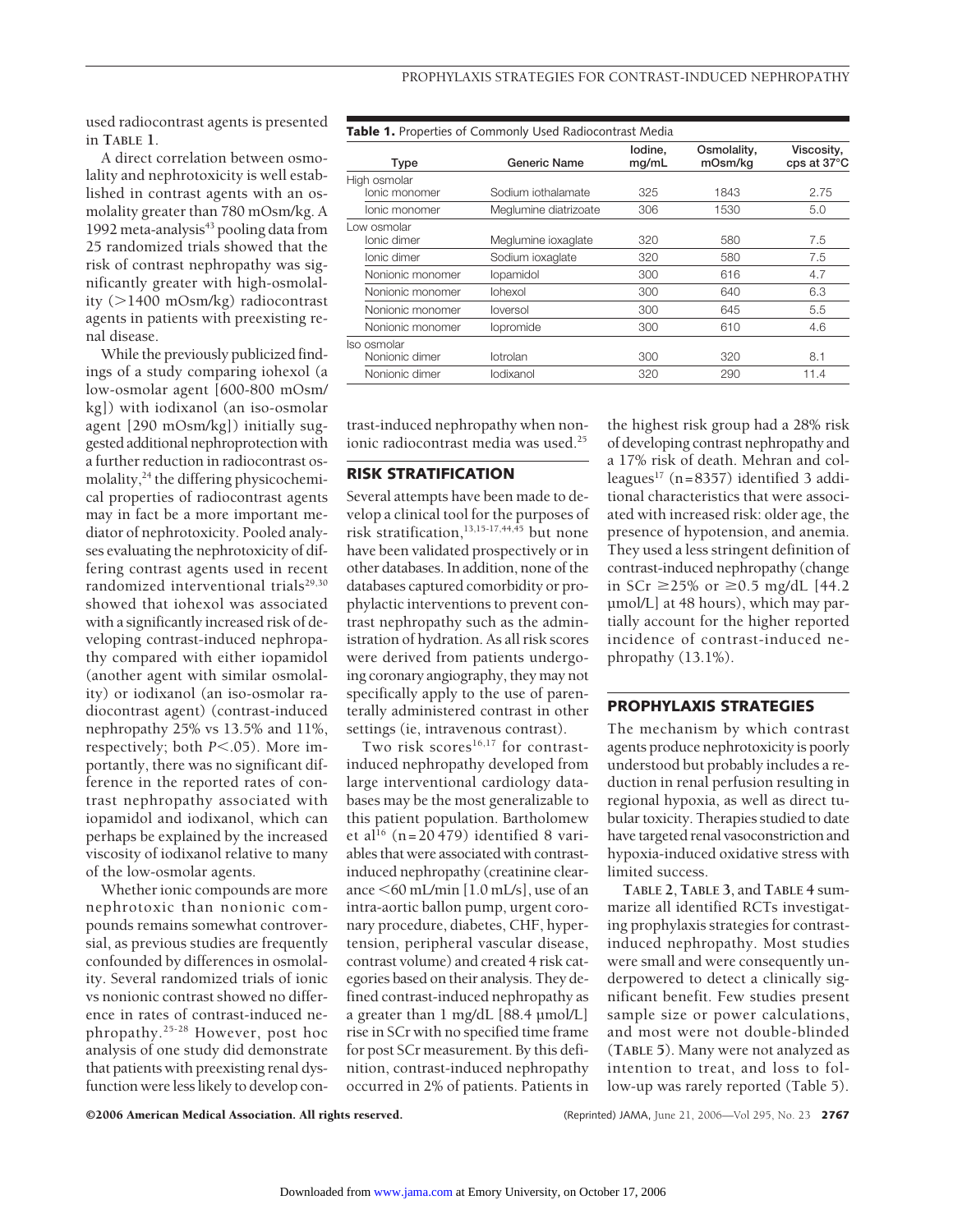|                                       |                                     |                                                                                                                                                                                                 |                                                                             |                                                                                                           |                        |                              |                 |                   | Mean                             |                                                       |
|---------------------------------------|-------------------------------------|-------------------------------------------------------------------------------------------------------------------------------------------------------------------------------------------------|-----------------------------------------------------------------------------|-----------------------------------------------------------------------------------------------------------|------------------------|------------------------------|-----------------|-------------------|----------------------------------|-------------------------------------------------------|
| Source                                | Osmolality/<br>Route of<br>Contrast | Intervention<br>Prophylaxis<br>and Regimen                                                                                                                                                      | Control<br>Prophylaxis<br>and Regimen                                       | Cointervention<br>and Regimen                                                                             | No. of<br>Participants | Mean<br>Age, y/<br>Female, % | Female,<br>$\%$ | Diabetic,<br>$\%$ | <b>Baseline</b><br>SCr,<br>mg/dL | Definition of<br>Contrast-Induced<br>Nephropathy      |
|                                       |                                     |                                                                                                                                                                                                 |                                                                             | <b>Hydration and Diuretics</b>                                                                            |                        |                              |                 |                   |                                  |                                                       |
| Bader<br>et al, $46$<br>2004          | Low/both IA<br>and IV               | Bolus 300 mL<br>during procedure                                                                                                                                                                | 2000 mL 0.9%<br>saline in<br>total (over<br>12 h pre/12<br>h post)          | 1500-2000 mL po<br>$H20$ (12 h pre)                                                                       | 39                     | 65/18                        | 18              | 26                | 0.9                              | >50% decrease<br>in GFR at 48 h                       |
| Krasuski<br>et<br>al.47<br>2003       | Multiple/IA                         | Bolus 250 mL saline x<br>20 min                                                                                                                                                                 | 1 mL/kg/h<br>0.45%<br>saline<br>$(12 h)$ pre)                               | 1 mL/kg/h<br>0.45% saline<br>(12 h post)                                                                  | 70                     | 68/17                        | 17              | 54                | <b>NR</b>                        | >0.5 mg/dL in SCr<br>at 48 h                          |
| Merten et<br>al <sup>48</sup><br>2004 | Low/both IA<br>and IV               | 3 mL/kg/h IV saline<br>(1 h pre)<br>1 mL/kg/h IV bolus<br>(6 h post)                                                                                                                            | 3 mL/kg/h<br>IV saline<br>(1 h pre);<br>1 mL/kg/h<br>IV bolus<br>(6 h post) | None                                                                                                      | 137                    | 68/25                        | 25              | 48                | 1.8                              | $\geq$ 25% increase in<br>SCr at 48 h                 |
| Mueller<br>et al, $^{\rm 37}$<br>2002 | Low/IA                              | 1 mL/kg/h 0.45%<br>saline (same day)                                                                                                                                                            | 1 mL/kg/h<br>0.9% saline<br>(same day)                                      | None                                                                                                      | 1620                   | 64/26                        | 26              | 16                | 0.9                              | $\geq$ 0.5 mg/dL in SCr<br>at 24 h or 48 h            |
| Solomon<br>et al, $38$<br>1994        | Multiple/IA                         | Mannitol 25 g<br>(60 min pre);<br>furosemide<br>80 mg<br>(30 min pre)                                                                                                                           | Placebo                                                                     | 1 mL/kg/h<br>0.45% saline<br>$(12 h)$ pre/<br>12 h post)                                                  | 78                     | 63/31                        | 31              | 53                | 2.1                              | $\geq$ 0.5 mg/dL<br>increase in SCr<br>at 48 h        |
| Stevens<br>$et$ al, $49$<br>1999      | Multiple/IA                         | Furosemide 1 mg/kg<br>(max 100 mg)<br>and mannitol<br>12.5 g in<br>250 mL D5W<br>infused x 2 h                                                                                                  | Placebo                                                                     | 150 mL/h<br>0.45% saline<br>(start in<br>laboratory/<br>6 h post)                                         | 100                    | 70/33                        | 33              | 53                | 2.5                              | Multiple definitions                                  |
| Taylor<br>$et$ al, $50$<br>1998       | Multiple/IA                         | 1000 mL po H <sub>2</sub> 0<br>(10 h pre);<br>0.45% IV saline<br>300 mL/h<br>(30-60 min pre/<br>6 h post)                                                                                       | 75 mL/h<br>0.45% IV<br>saline<br>$(12 h)$ pre/<br>12 h post)                | None                                                                                                      | 36                     | 70/7                         | $\overline{7}$  | 14                | 1.8                              | $\geq$ 0.3 mg/dL<br>increase in SCr<br>within 24-48 h |
| Trivedi<br>et al, $36$<br>2003        | Low/IA                              | 1 mL/kg/h<br>0.9% saline<br>$(12 h)$ pre/<br>12 h post)                                                                                                                                         | Unrestricted<br>fluids po                                                   | None                                                                                                      | 53                     | 68/2                         | $\mathbf{2}$    | 19                | 1.2                              | $\geq$ 0.5 mg/dL<br>increase in SCr<br>at 48 h        |
| Weinstein<br>et al, $51$<br>1992      | Multiple/IA                         | Furosemide<br>1.5 mg/kg<br>(30 min pre)                                                                                                                                                         | None                                                                        | 6 mL/kg Hartman's<br>solution x 1 h<br>then 6 mL/kg/h<br>D5W in 0.18%<br>saline (1 h pre/<br>2 h post)    | 18                     | 69/0                         |                 | 25                | 1.6                              | None                                                  |
| Gare<br>et al, $52$<br>1999           | Low/IA                              | Dopamine<br>2 µg/kg/min<br>x 48 h                                                                                                                                                               | Placebo                                                                     | Dopamine<br>≥100 mL/h<br>0.45% saline<br>(8-12 h pre/<br>36-48 h post);<br>120 mL/h 0.9%<br>saline x 48 h | 68                     | 61/23                        | 23              | 88                | 1.1                              | $\geq$ 40% increase<br>in SCr                         |
| Hans<br>et al, $53$<br>1998           | Low/IA                              | Dopamine 2.5 µg/kg<br>(1 h pre and<br>continued for 12 h)                                                                                                                                       | 0.9% Saline<br>(equal<br>volume)                                            | None                                                                                                      | 55                     | 73/11                        | 11              | 40                | 1.9                              | $\geq$ 0.5 mg/dL<br>increase in SCr                   |
| Weisberg<br>et al, $54$<br>1994       | High/IA                             | Dopamine<br>2 µg/kg/min<br>in 0.45% saline<br>at 100 mL/h;<br>ANP 50-µg bolus and<br>1 µg/min infusion in<br>0.45% saline<br>at 100 mL/h;<br>mannitol 15 g/dL in<br>0.45% saline<br>in 100 mL/h | Placebo                                                                     | 100 mL/h<br>$0.45%$ saline<br>$(12 h)$ pre)                                                               | 50                     | <b>NR</b>                    |                 | 48                | 2.5                              | $\geq$ 25% increase in<br>SCr within 48 h             |
|                                       |                                     |                                                                                                                                                                                                 |                                                                             | Fenoldopam                                                                                                |                        |                              |                 |                   |                                  |                                                       |
| Allaqaband<br>et al, $55$<br>2002     | Low/IA                              | Fenoldopam IV<br>0.1 µg/kg/min<br>(4 h pre/4 h post);<br>NAC 600 mg<br>po bid (1 d pre/<br>1 d post)                                                                                            | 0.9% saline                                                                 | 1 mL/kg/h<br>0.45% saline<br>$(12 h)$ pre/<br>12 h post)                                                  | 126                    | 71/42                        | 42              | 50                | 2.1                              | $\geq$ 0.5 mg/dL<br>increase in SCr<br>at 48 h        |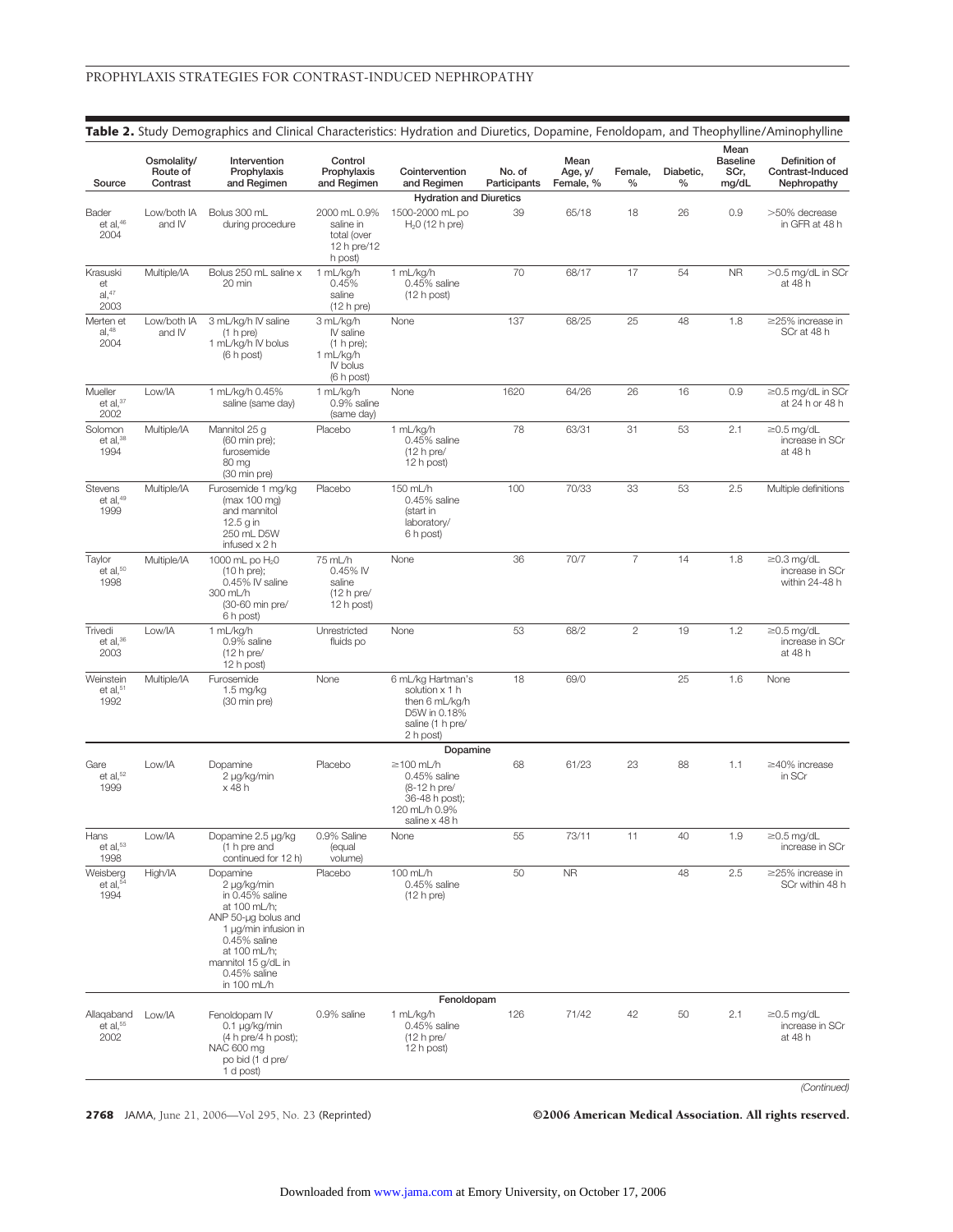| , <del>.</del> <i>.</i><br>Source       | Osmolality/<br>Route of<br>Contrast | Intervention<br>Prophylaxis<br>and Regimen                                                                                   | Control<br>Prophylaxis<br>and Regimen                 | Cointervention<br>and Regimen                                                | No. of<br>Participants | Mean<br>Age, y/<br>Female, % | Female,<br>$\frac{0}{0}$ | Diabetic,<br>$\frac{0}{0}$ | Mean<br><b>Baseline</b><br>SCr,<br>mg/dL | Definition of<br>Contrast-Induced<br>Nephropathy                                          |
|-----------------------------------------|-------------------------------------|------------------------------------------------------------------------------------------------------------------------------|-------------------------------------------------------|------------------------------------------------------------------------------|------------------------|------------------------------|--------------------------|----------------------------|------------------------------------------|-------------------------------------------------------------------------------------------|
|                                         |                                     |                                                                                                                              |                                                       | <b>Hydration and Diuretics</b>                                               |                        |                              |                          |                            |                                          |                                                                                           |
| Briguori<br>et al, $56$<br>2004         | Iso osmolar/IA                      | Fenoldopam<br>0.1 µg/kg/min<br>$(1 h)$ pre/<br>12 h post)                                                                    | NAC 1200 mg<br>po bid<br>(1 d pre/<br>1 d post)       | 1 ml/kg/h<br>0.45% saline<br>(12 h pre/<br>12 h post)                        | 192                    | 68/15                        | 15                       | 51                         | 1.7                                      | $\geq$ 0.5 mg/dL<br>increase in SCr<br>at 48 h or need<br>for dialysis after<br>procedure |
| Ng et al, <sup>57</sup><br>2006         | Low/IA                              | Fenoldopam<br>$0.1 \mu q/kg/min$<br>$(1-2 h)$ pre/<br>6 h post)                                                              | NAC 600 mg<br>po bid<br>(3 doses pre/<br>1 dose post) | 1 mL/kg/h<br>0.9% saline<br>$(1-2 h)$ pre/<br>6-12 post)                     | 95                     | 68/24                        | 24                       | 42                         | 1.5                                      | >25% increase in<br>SCr or $\geq 0.5$<br>mg/dL with<br>24-72 h                            |
| Stone<br>$et$ al. $58$<br>2003          | Multiple/IA                         | Fenoldopam<br>0.05 µg/kg/min<br>$(1.5 - 0.5)$<br>pre x 12 h)<br>(increased to<br>0.1 µg/kg/min<br>in 20 min<br>if tolerated) | Placebo                                               | 1.5 mL/ka/h<br>0.45% saline<br>(2-12 h pre)                                  | 315                    | 70/34                        | 34                       | 49                         | 1.8                                      | $\geq$ 25% increase in<br>SCr at 24-96 h.<br>$\geq$ 0.5 mg/dL<br>increase in SCr          |
| Tumlin<br>et al, <sup>59</sup><br>2002  | Multiple/IA                         | Fenoldopam<br>0.1 µg/kg/min<br>(1 h pre/4 h post)                                                                            | Placebo                                               | 100 mL/h<br>0.45% saline<br>(3 h pre/4 h post)                               | 45                     | 63/76                        | 76                       | 53                         | 2.6                                      | $\geq$ 0.5 mg/dL<br>increase in SCr<br>or $\geq$ 25%<br>increase at 48<br>h               |
|                                         |                                     |                                                                                                                              |                                                       | Theophylline/Aminophylline                                                   |                        |                              |                          |                            |                                          |                                                                                           |
| Abizaid<br>et al, <sup>60</sup><br>1999 | Low/IA                              | Aminophylline<br>4 mg/kg followed<br>by 0.4 mg/kg/h<br>(2 h pre);<br>dopamine<br>2.5 ug/kg/min<br>(2 h pre)                  | 1 mL/kg/h<br>0.45% saline<br>(2 h pre)                | 1 mL/kg/h<br>0.45% saline<br>$(12 h)$ pre/<br>12 h post)                     | 60                     | 75/33                        | 33                       | 57                         | 2.0                                      | $\geq$ 25% increase in<br>SCr at 48 h                                                     |
| Erley<br>et al, $61$<br>1994            | Low/both IA<br>and IV               | Theophylline<br>5 mg/kg<br>IV in saline<br>(45 min pre)                                                                      | Placebo                                               | None                                                                         | 39                     | 55/28                        | 28                       | 18                         | 1.2                                      | None                                                                                      |
| Erley<br>et al, 62<br>1999              | Low/both IA<br>and IV               | Theophylline<br>10 mg/d po<br>(2 d pre/3 d post)                                                                             | Placebo                                               | 0.45% saline, IV or<br>po (24 h pre/<br>24 h post);<br>2000-2500 mL<br>total | 80                     | 64/22                        | 22                       | 30                         | 1.8                                      | $\geq$ 0.5 mg/dL<br>increase in SCr                                                       |
| Gandhi<br>et al, $^{63}$<br>1992        | Low/IA                              | Theophylline<br>125 mg tid<br>(1 d pre/2 d post)                                                                             | Placebo                                               | None                                                                         | 21                     | 54/33                        | 33                       | <b>NR</b>                  | <b>NR</b>                                | None                                                                                      |
| Huber<br>et al, $^{64}$<br>2002         | Low/both IA<br>and IV               | Theophylline<br>200 mg<br>(30 min pre)                                                                                       | Placebo                                               | None                                                                         | 100                    | 68/82                        | 82                       | 34                         | 2.0                                      | $\geq$ 0.5 mg/dL<br>increase in SCr<br>at 48 h                                            |
| Huber<br>et al, 65<br>2003              | Low/IA                              | Theophylline<br>200 mg<br>(30 min pre)                                                                                       | Placebo                                               | None                                                                         | 100                    | 68/17                        | 17                       | 31                         | 1.7                                      | $\geq$ 0.5 mg/dL<br>increase in SCr<br>at 48 h                                            |
| Kapoor<br>et al, 66<br>2002             | High/IA                             | Theophylline<br>200 mg po bid<br>$(24 h)$ pre/<br>48 h post)                                                                 | None                                                  | 1 mL/kg/h<br>0.9% saline<br>$(12 h)$ pre/<br>12 h post)                      | 70                     | 53/9                         | 9                        | 100                        | 1.2                                      | $\geq$ 25% increase<br>in SCr or<br>$\geq$ 25%<br>decrease in<br>GFR at 48 h              |
| Katholi<br>et al, $67$<br>1995          | Multiple/IA                         | Theophylline<br>2.88 mg/kg<br>po bid<br>(1 h pre x 48 h)                                                                     | Placebo                                               | 1.43 mL/kg/h po H <sub>2</sub> O<br>or IV<br>D5W x 72 h                      | 93                     | 61/0                         |                          | 18                         | 1.3                                      | None                                                                                      |
| Kolonko<br>$et$ al. $68$<br>1998        | High/NR                             | Theophylline<br>165 mg<br>(30 min pre)                                                                                       | Placebo                                               | None                                                                         | 58                     | 41/21                        | 21                       | $\mathsf{O}\xspace$        | 1.0                                      | None                                                                                      |

**Table 2.** Study Demographics and Clinical Characteristics: Hydration and Diuretics, Dopamine, Fenoldopam, and Theophylline/Aminophylline (cont)

Abbreviations: ANP, atrial natriuretic peptide; bid, twice daily; D5W, 5% dextrose; GFR, measured glomerular filtration rate; IA, intra-arterial; IV, intravenous; NAC, *N*-acetylcysteine; NR, not reported; po, by mouth; SCr, serum creatinine; tid, 3 times per day. SI conversion: To convert SCr to µmol/L, multiply by 88.4.

#### **Hydration**

Early studies evaluating the renal effects of radiocontrast administration in dogs demonstrated a reduction in renal perfusion lasting up to 20 hours after radiocontrast administration.108 While no RCT has studied the benefits of hydration alone, it seems plausible that adequate hydration may counteract some of the putative hemodynamic effects that may lead to contrast-induced nephropathy.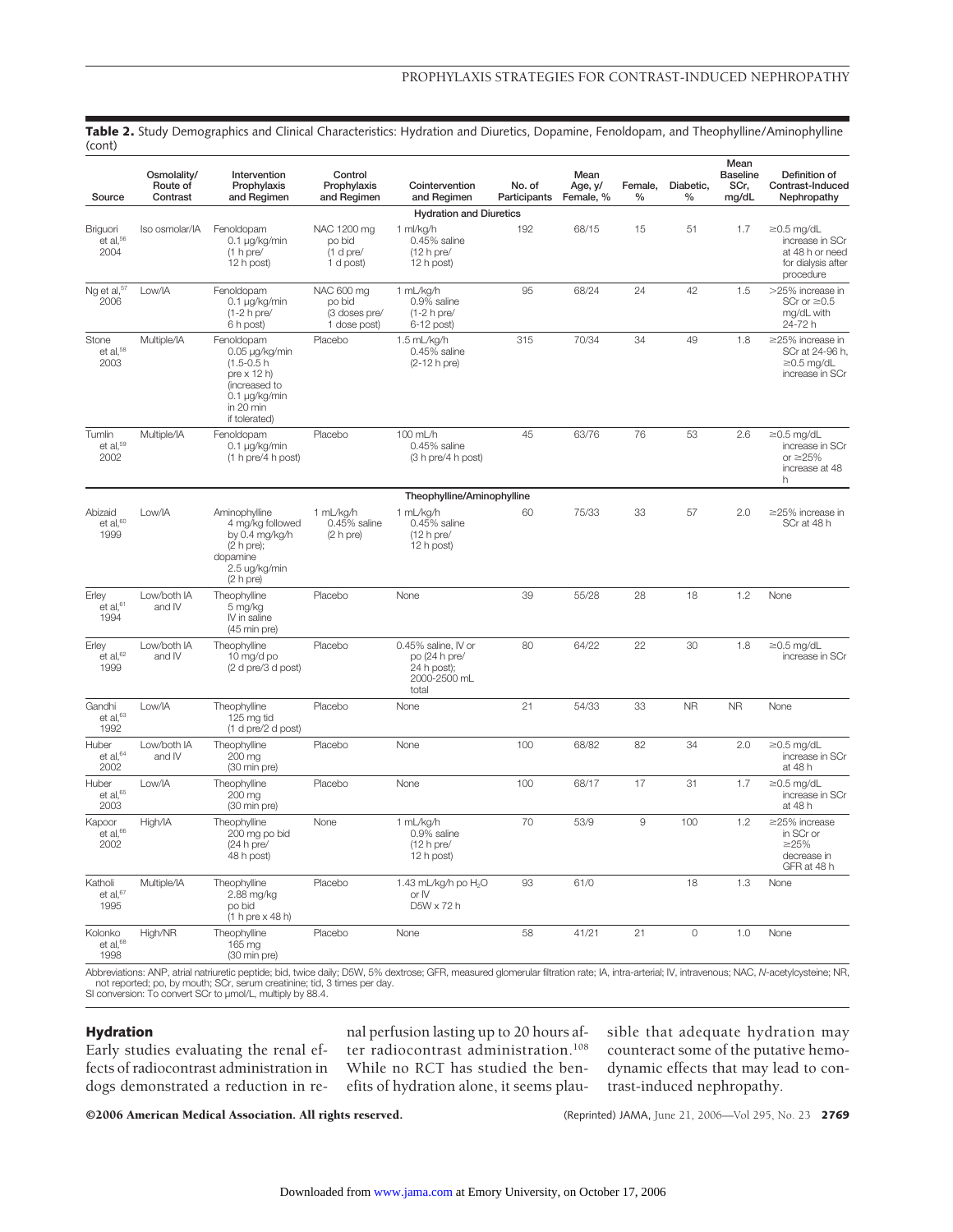| Source                                | Osmolality/<br>Route of<br>Contrast | Intervention<br>Prophylaxis<br>and Regimen                                     | Control<br>Prophylaxis<br>and Regimen                   | Cointervention<br>and Regimen                                                     | No. of<br>Participants | Mean<br>Age, y/<br>Female, % | Female,<br>% | Diabetic,<br>%      | Mean<br><b>Baseline</b><br>SCr,<br>mg/dL | Definition of<br>Contrast-Induced<br>Nephropathy                                                              |
|---------------------------------------|-------------------------------------|--------------------------------------------------------------------------------|---------------------------------------------------------|-----------------------------------------------------------------------------------|------------------------|------------------------------|--------------|---------------------|------------------------------------------|---------------------------------------------------------------------------------------------------------------|
|                                       |                                     |                                                                                |                                                         | <b>Calcium Channel Blockers</b>                                                   |                        |                              |              |                     |                                          |                                                                                                               |
| Arici et al, <sup>69</sup><br>2003    | Low/IA                              | Amlodipine<br>$10$ mg/d<br>(6 d pre/<br>7 d post)                              | Placebo                                                 | 500 mL IV<br>0.9% saline<br>(2 h pre/4 h post)                                    | 29                     | 55/34                        | 34           | $\mathsf{O}\xspace$ | 2.1                                      | ≥0.5 mg/dL<br>increase in SCr<br>at 24 h                                                                      |
| Carraro et al,70<br>1996              | Low/IA                              | Nitrendipine<br>10 mg po<br>(1 h pre)                                          | Placebo                                                 | None                                                                              | 100                    | 66/38                        | 38           | 14                  | 1.1                                      | $\geq$ 50% increase in<br>SCr at 24 h                                                                         |
| Khoury et al, <sup>71</sup><br>1995   | Multiple/Both<br>IA and IV          | Nifedpine 10 mg<br>po (1 h pre)                                                | None                                                    | $0.5 - 1.5 \text{ L}$ 0.9%<br>saline<br>(pre);<br>0.5 L 0.9% saline<br>(4 h post) | 111                    | 63/49                        | 49           | 31                  | 1.0                                      | $\geq$ 0.5 mg/dL<br>increase at SCr<br>at 24 h                                                                |
|                                       |                                     |                                                                                |                                                         | <b>NAC</b>                                                                        |                        |                              |              |                     |                                          |                                                                                                               |
| Azmus et al, <sup>72</sup><br>2005    | Multiple/IA                         | NAC 600 mg<br>po bid<br>$(1$ d pre/<br>$1.5$ d post)                           | Placebo                                                 | 1000 mL 0.9% IV<br>saline (pre/post)                                              | 414                    | 67/41                        | 41           | 50                  | 1.3                                      | $\geq$ 25% increase in<br>SCr at 48 h or<br>$\geq$ 0.5 mg/dL<br>(and SCr<br>$\geq$ 1.3 mg/dL<br>24-48 h post) |
| Baker et al, <sup>73</sup><br>2003    | Iso osmolar/IA                      | NAC 150 mg/kg<br>(30 min pre);<br>NAC 50 mg/kg in<br>0.9% saline<br>(4 h post) | 1 mL/kg/h<br>0.9% saline<br>$(12 h)$ pre/<br>12 h post) | None                                                                              | 80                     | 69/13                        | 13           | 43                  | 1.8                                      | $\geq$ 25% increase in<br>SCr at 48 h or<br>96 h                                                              |
| Briguori et al, <sup>74</sup><br>2002 | Low/IA                              | NAC 60 mg<br>po bid<br>$(1$ d pre/<br>1 d post)                                | 0.9% Saline                                             | 1 ml/kg/h<br>0.45% saline<br>$(12 h)$ pre/<br>12 h post)                          | 183                    | 64/14                        | 14           | 38                  | 1.5                                      | $\geq$ 25% increase in<br>SCr at 48 h or<br>the need for<br>dialysis after<br>procedure                       |
| Diaz-Sandoval<br>et al, 75 2002       | Low/IA                              | NAC 600 mg<br>po bid<br>(1 dose pre/3<br>doses post)                           | Placebo                                                 | 1 mL/kg/h<br>0.45% saline<br>(2-12 h pre/<br>12 h post)                           | 54                     | 73/20                        | 20           | 39                  | 1.6                                      | $\geq$ 0.5 mg/dL or<br>>25% increase<br>in SCr at 48 h                                                        |
| Drager et al, <sup>76</sup><br>2004   | Low/IA                              | NAC 600 mg<br>po bid<br>$(2 d)$ pre/<br>2 d post)                              | Placebo                                                 | 2 mg/kg/h saline<br>(4 h pre/4 h post)                                            | 30                     | 65/17                        | 17           | 38                  | 1.8                                      | None                                                                                                          |
| Durham et al, <sup>77</sup><br>2002   | Low/IA                              | NAC 1200 mg<br>po (1 h pre/<br>3 h post)                                       | Placebo                                                 | 1 mL/kg/h<br>0.45% saline<br>$(12 h)$ pre/<br>12 h post)                          | 81                     | 71/34                        | 34           | 48                  | 2.3                                      | $\geq$ 0.5 mg/dL<br>increase in SCr<br>at 48 h                                                                |
| Efrati et al, <sup>78</sup><br>2003   | Low/IA                              | NAC 1 g po bid<br>$(1$ d pre/<br>1 d post)                                     | Placebo                                                 | 1 mL/kg/h<br>0.45% saline<br>$(12 h)$ pre/<br>12 h post)                          | 55                     | 67/10                        | 10           | 53                  | 1.5                                      | >25% increase in<br>SCr from<br>baseline within<br>24 or 96 h                                                 |
| Fung et al, <sup>79</sup><br>2004     | Low/IA                              | NAC 400 mg<br>po tid<br>$(1$ d pre/<br>1 d post)                               | None                                                    | 100 mL/h<br>0.9% saline<br>(12 h pre/12 h<br>post) unless HF                      | 91                     | 68/30                        | 30           | 53                  | 2.3                                      | $\geq$ 0.5 mg/dL<br>increase in SCr<br>or $\geq$ 25%<br>decrease in<br>MDRD at 48 h                           |
| Goldenberg<br>et al, 80 2004          | Low/IA                              | NAC 600 mg<br>po tid<br>$(1$ d pre/<br>1 d post)                               | Placebo                                                 | 1 mL/kg/h<br>0.45% saline<br>$(12 h)$ pre/<br>12 h post)                          | 80                     | 70/18                        | 18           | 44                  | 2.0                                      | $\geq$ 0.5 mg/dL<br>increase in SCr<br>at 48 h                                                                |
| Gomes et al, 81<br>2005               | Low/IA                              | NAC 600 mg<br>po bid<br>(2 doses pre/<br>2 doses post)                         | Placebo                                                 | 1 mL/kg/h<br>0.9% saline<br>$(12 h)$ pre/<br>12 h post)                           | 156                    | 65/41                        | 41           | 52                  | 1.3                                      | ≥44.2 umol/L<br>increase in SCr<br>at 48 h                                                                    |
| Gulel et al, 82<br>2005               | Low/IA                              | NAC 600 mg<br>po tid<br>$(1$ d pre/<br>1 d post)                               | None                                                    | 1 mL/kg/h<br>0.9% saline<br>$(12 h)$ pre/<br>12 h post)                           | 50                     | 61/24                        | 24           | 32                  | 1.7                                      | $>0.5$ mg/dL<br>increase in SCr<br>at 48 h                                                                    |
| Kay et al, 83 2003                    | Low/IA                              | NAC 600 mg<br>po bid<br>$(1$ d pre/<br>1 d post)                               | Placebo                                                 | 1 mL/kg/h<br>0.9% saline<br>$(12 h)$ pre/<br>6 h post)                            | 200                    | 69/39                        | 39           | 38                  | 1.3                                      | >25% increase in<br>SCr at 48 h                                                                               |
|                                       |                                     |                                                                                |                                                         |                                                                                   |                        |                              |              |                     |                                          | (Continued)                                                                                                   |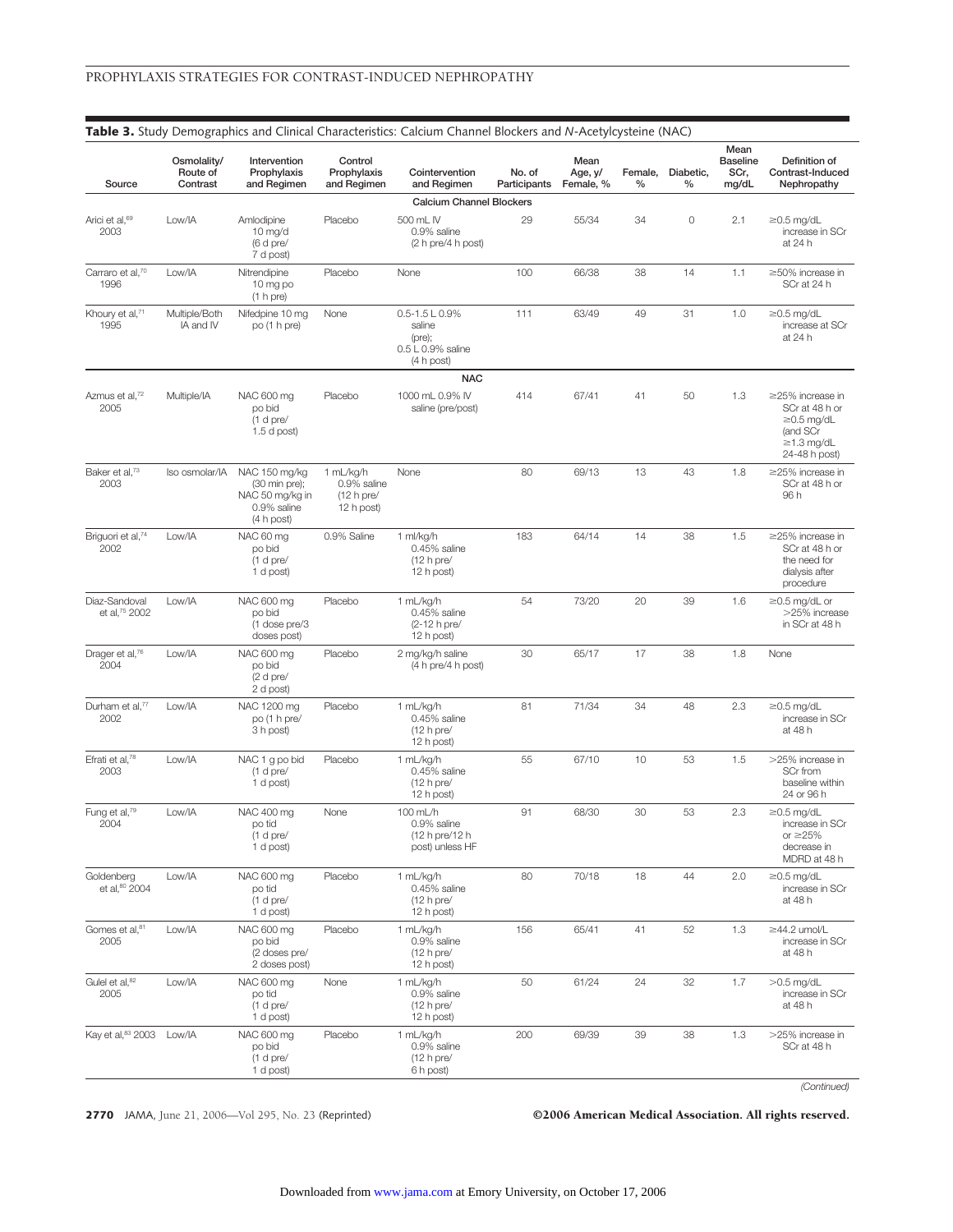| Source                              | Osmolality/<br>Route of<br>Contrast | Intervention<br>Prophylaxis<br>and Regimen                                                                           | Control<br>Prophylaxis<br>and Regimen          | Cointervention<br>and Regimen                                                                                                                                              | No. of<br>Participants Female, % | Mean<br>Age, y/ | Female,<br>$\%$ | Diabetic,<br>$\frac{0}{0}$ | Mean<br><b>Baseline</b><br>SCr.<br>mg/dL | Definition of<br>Contrast-Induced<br>Nephropathy                                          |
|-------------------------------------|-------------------------------------|----------------------------------------------------------------------------------------------------------------------|------------------------------------------------|----------------------------------------------------------------------------------------------------------------------------------------------------------------------------|----------------------------------|-----------------|-----------------|----------------------------|------------------------------------------|-------------------------------------------------------------------------------------------|
| Kotlyar et al, 84<br>2005           | Low/IA                              | NAC 300 mg IV<br>(1-2 h pre/2-4 h<br>post x 20 min);<br>NAC 600 mg IV<br>$(1-2 h)$ pre/<br>2-4 h post<br>$x 20$ min) | Placebo                                        | 200 mL/h<br>0.9% saline<br>(2 h pre/5 h post)                                                                                                                              | 65                               | 67/17           | 17              | 27                         | 1.8                                      | $\geq$ 0.5 mg/dL<br>increase in SCr<br>at 48 h                                            |
| MacNeill et al, 85<br>2003          | Low/IA                              | NAC 600 mg bid<br>(1 dose pre/1<br>dose 4 h post<br>and 3 additional<br>doses at 12-h<br>intervals post)             | Placebo                                        | Inpatients:<br>1 mL/kg/h<br>$0.45%$ saline<br>$(12 h)$ pre);<br>day-case patients:<br>2 mL/kg/h<br>$0.45%$ saline<br>(4 h pre)<br>75 mL/h<br>$0.45%$ saline<br>(12 h post) | 57                               | 73/14           | 14              | 47                         | 1.9                                      | >25% increase<br>in SCr                                                                   |
| Miner et al, 86<br>2004             | Low/IA                              | NAC 2000 mg/<br>dose po bid<br>(4000-6000 mg)<br>total)                                                              | Placebo                                        | 75 mL/h<br>$0.45\%$ saline<br>$x 24$ h from<br>enrollment                                                                                                                  | 180                              | 70/33           | 33              | 68                         | 1.4                                      | $\geq$ 25% increase in<br>SCr at 48-72 h                                                  |
| Ochoa et al, 87<br>2004             | Multiple/IA                         | NAC 1000 mg<br>po (1 h pre/<br>4 h post)                                                                             | Placebo                                        | 150 mL/h<br>0.9% saline<br>(4 h pre/6 h post)                                                                                                                              | 105                              | 71/58           | 58              | 55                         | 2.0                                      | $\geq$ 25% increase in<br>SCr or $\geq 0.5$<br>mg/dL at 48 h                              |
| Oldemever et<br>al, 88 2003         | Low/IA                              | NAC 1500 ma<br>po bid x 48 h<br>(beginning the<br>evening pre)                                                       | Placebo                                        | 1 mL/ka/h<br>$0.45%$ saline<br>$(12 h)$ pre/<br>12 h post)                                                                                                                 | 96                               | 76/45           | 45              | 45                         | 1.6                                      | $\geq$ 25% increase in<br>SCr or $\geq 0.5$<br>mg/dL increase<br>at 24 or 48 h            |
| Rashid et al. <sup>89</sup><br>2004 | Low/IA                              | NAC 1 g IV                                                                                                           | Placebo                                        | 500 mL 0.9% saline<br>(4-6 h pre/<br>$4-6$ post)                                                                                                                           | 103                              | 70/36           | 36              | 32                         | 1.3                                      | $\geq$ 25% increase in<br>SCr or $\geq 0.5$<br>mg/dL at 48 h                              |
| Shyu et al,90<br>2002               | Low/IA                              | NAC 400 mg<br>po bid<br>(1 d pre/<br>1 d post)                                                                       | Placebo                                        | 1 mL/kg/h<br>$0.45%$ saline<br>$(12 h)$ pre/<br>23 h post)                                                                                                                 | 121                              | 70/32           | 32              | 64                         | 2.8                                      | $\geq$ 0.5 mg/dL<br>increase in SCr<br>at 48 h                                            |
| Tepel et al,91<br>2000              | Low/IV                              | NAC 600 mg<br>po bid<br>$(1$ d pre/<br>1 d post)                                                                     | Placebo                                        | 1 mL/kg/h<br>$0.45\%$ saline<br>$(12 h)$ pre/<br>12 h post)                                                                                                                | 104                              | 65/43           | 43              | 33                         | 2.5                                      | $\geq$ 0.5 mg/dL<br>increase in SCr<br>at 48 h                                            |
| Webb et al, 92<br>2004              | Low/IA                              | NAC 500 mg IV<br>(1 h pre)                                                                                           | Placebo                                        | 1.5 mL/kg/h<br>0.9% saline<br>(6 h post)                                                                                                                                   | 487                              | 70/39           | 39              | 35                         | 1.6                                      | $>5$ mL/min<br>decrease in CG                                                             |
| Briguori et al, 93<br>2004          | Iso osmolar/IA                      | NAC 1200 mg<br>po bid<br>(1 d pre/<br>1 d post)                                                                      | NAC 600 mg<br>po bid<br>(1 d pre/<br>1 d post) | 1 mL/kg/h<br>$0.45%$ saline<br>$(12 h)$ pre/<br>12 h post)                                                                                                                 | 223                              | 66/18           | 18              | 42                         | 1.6                                      | $\geq$ 0.5 mg/dL<br>increase in SCr<br>at 48 h or need<br>for dialysis after<br>procedure |

Abbreviations: bid, twice daily; CG, Cockcroft and Gault formula for creatinine clearance; HF, hemofiltration; IA, intra-arterial; IV, intravenous; po, by mouth; SCr, serum creatinine; tid, 3 times per day. SI conversion: to convert SCr to µmol/L, multiply by 88.4.

We identified 10 studies that evaluated the effects of various hydration protocols and diuretics in the incidence of contrast-induced nephropathy. Four studies<sup>38,49,51,54</sup> compared forced diuresis (furosemide and/or mannitol) with hydration, of which 3 showed a significant increase in the rate of contrastinduced nephropathy in the groups receiving diuretics. Two studies<sup>46,47</sup> evaluated bolus intravenous infusions of 0.9% saline (250-300 mL) immediately before or during cardiac catheterization vs slow intravenous hydration 12 hours prior to the procedure. Neither found a significant difference between treatment groups; however, both studies were small ( $n=39$  and  $n=37$ ) and the event rates were low. Two additional studies<sup>36,50</sup> compared oral hydration with prolonged intravenous hydration (12 hours before and after) and found contradictory results. Taylor et al<sup>50</sup> (n=36) found no difference between treatment groups, although the oral hydration group in this study received 6 hours of intravenous hydration in addition to their oral intake. Trivedi et al<sup>36</sup> (n=53) found that oral hydration alone appeared to be inferior to intravenous hydration with respect to the development of contrast-induced nephropathy (34.6% vs 3.7%; *P*=.005) in

patients with normal renal function undergoing cardiac catheterization. Interestingly, the incidence of contrastinduced nephropathy in the oral hydration group was much higher than expected in this patient population.

In addition to timing and route of hydration, other factors, such as fluid tonicity and fluid composition, may also play a role. Single studies supporting the use of isotonic vs half isotonic saline37 and sodium bicarbonate<sup>48</sup> suggest that isotonic fluids may be superior to hypotonic fluids, likely because of their enhanced ability to expand intravascular volume. Sodium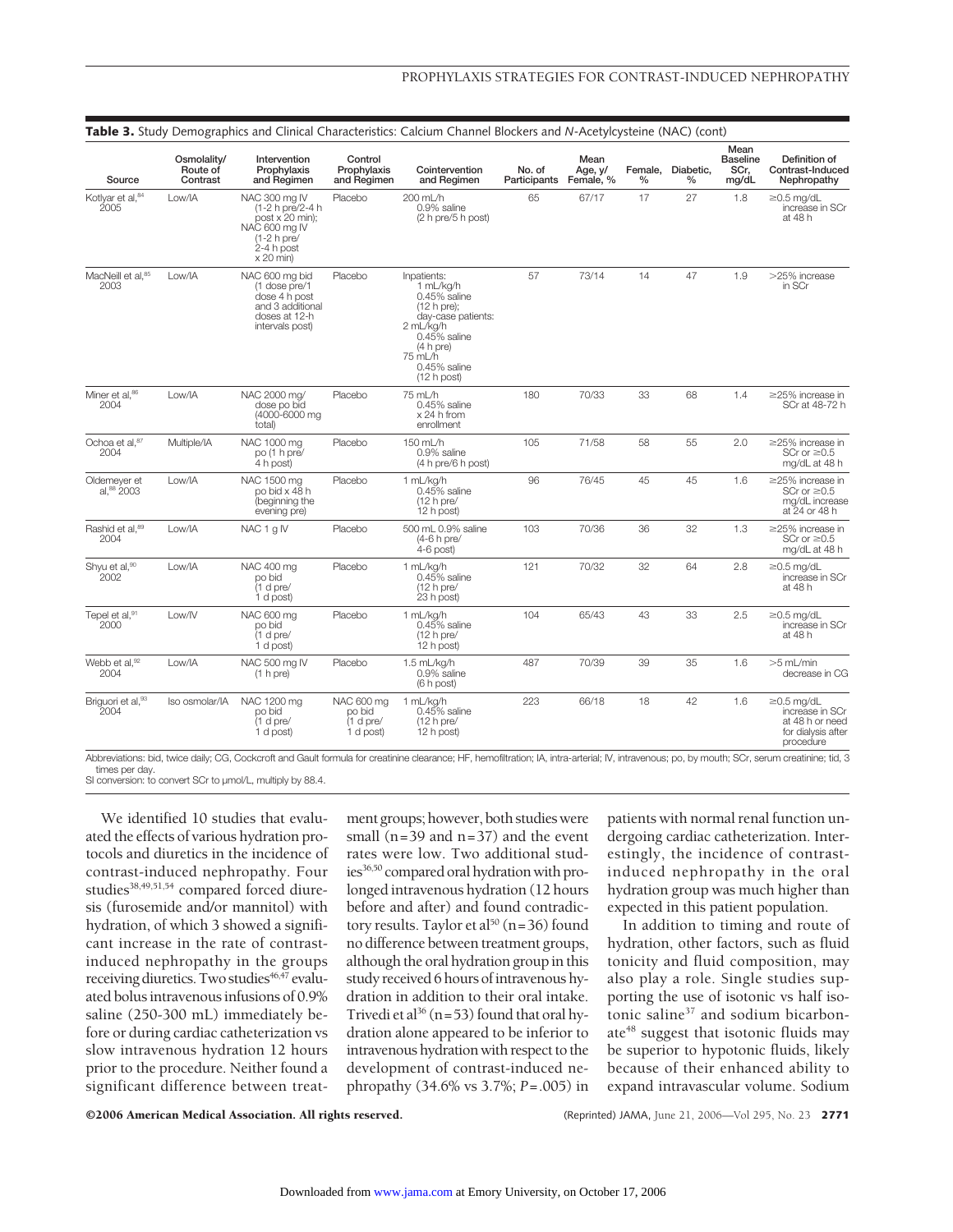| Source                               | Osmolality/<br>Route of<br>Contrast | Intervention<br>Prophylaxis<br>and Regimen                                                                                                                                                 | Control<br>Prophylaxis<br>and Regimen                                                                      | Cointervention<br>and Regimen                                                                                         | No. of<br>Participants Female, % | Mean<br>Age, y/ | Female,<br>% | Diabetic,<br>% | Mean<br><b>Baseline</b><br>SCr,<br>mg/dL | Definition of<br>Contrast-Induced<br>Nephropathy                                                                                                                    |
|--------------------------------------|-------------------------------------|--------------------------------------------------------------------------------------------------------------------------------------------------------------------------------------------|------------------------------------------------------------------------------------------------------------|-----------------------------------------------------------------------------------------------------------------------|----------------------------------|-----------------|--------------|----------------|------------------------------------------|---------------------------------------------------------------------------------------------------------------------------------------------------------------------|
|                                      |                                     |                                                                                                                                                                                            |                                                                                                            | Hemodialysis                                                                                                          |                                  |                 |              |                |                                          |                                                                                                                                                                     |
| Frank et al, 94<br>2003              | Low/IA                              | HD 1.3 m <sup>2</sup><br>(500 mL/min)<br>(10 min pre/<br>4 h during)                                                                                                                       | Hydration                                                                                                  | 1000 mL<br>0.9% saline<br>(6 h pre/6 h post)                                                                          | 17                               | 61/18           | 18           | 65             | 4.1                                      | None                                                                                                                                                                |
| Lehnert et al, 95<br>1998            | Low/IA                              | HD (on average<br>63 min post<br>x 3 h                                                                                                                                                     | None                                                                                                       | 83 mL/h<br>0.9% saline<br>$(12 h)$ pre/<br>$12 h$ post);<br>10 mg nitrendipine<br>$(12 h)$ pre)<br>(if no $Ca^{2+}$ ) | 34                               | 62/17           | 17           | 43             | 2.4                                      | $\geq$ 0.5 mg/dL<br>increase in SCr<br>at 48 h                                                                                                                      |
| Sterner et al, 96<br>2000            | Low/IA                              | HD 200 mL/min<br>(x 4 h 2-3 h<br>post)                                                                                                                                                     | None                                                                                                       | 10 mg po nifedipine<br>(1 h pre);<br>2-2.5 L fluid<br>po or IV<br>(12 h pre);<br>2.5 L fluid po or IV<br>(24 h post)  | 32                               | 68/0            |              | 53             | 3.3                                      | None                                                                                                                                                                |
| Vogt et al,97<br>2001                | and IV                              | Low/both IA HD 3.1 h on<br>average<br>(30-280 min<br>post)                                                                                                                                 | 1 mL/kg/h<br>(12 h post)                                                                                   | 1 mL/kg/h<br>0.9% saline<br>$(12 h)$ pre)                                                                             | 113                              | 69/40           | 40           | 32             | 3.5                                      | >1.5 mg/dL SCr<br>increase or<br>$>50\%$ SCr at<br>1-6 d, $>0.5$<br>mg/dL SCr<br>increase or<br>$>25\%$ SCr                                                         |
|                                      |                                     |                                                                                                                                                                                            |                                                                                                            | Hemofiltration                                                                                                        |                                  |                 |              |                |                                          |                                                                                                                                                                     |
| Marenzi et<br>al, 98 2003            | Low/IA                              | HF (4-6 h pre/<br>18-24 h post)                                                                                                                                                            | 1 mL/kg/h<br>0.9% saline<br>(6-8 h pre/<br>24 h post)<br>$(0.5 \text{ mL/kg/h})$<br>if $EF<$ 40%)          | None                                                                                                                  | 114                              | 69/22           | 22           | 30             | 3.1                                      | $\geq$ 25% increase<br>in SCr                                                                                                                                       |
| Marenzi et<br>al,99 2006             | Low/IA                              | 1 mL/kg/h<br>0.9% saline<br>(6 h pre);<br>HF (18-24 h post);<br>HF (6 h pre/<br>18-24 h post)                                                                                              | 1 mL/kg/h<br>0.9% saline<br>$(12 h)$ pre/<br>12 h post)<br>(if poorly<br>tolerated, then<br>$0.5$ mL/kg/h) | None                                                                                                                  | 92                               | 72/29           | 29           | 30             | 3.6                                      | $\geq$ 25% increase<br>in SCr                                                                                                                                       |
| Albert et al, <sup>100</sup><br>1994 | Multiple/IA                         | $ATP-MgCl2$<br>30 mg/kg 20%<br>MgCl <sub>2</sub> H <sub>2</sub> O<br>$0.1 - 0.25$<br>mg/kg/min<br>(20 min pre<br>x 120 min)                                                                | Placebo                                                                                                    | Other<br>1-1.5 L IV saline (pre);<br>75-100 mL/h<br>IV saline<br>$(4 + h$ post)                                       | 18                               | 62/17           | 17           | 22             | 3.2                                      | $>1.0$ mg/dL<br>increase in SCr<br>or decrease<br>in renal<br>clearance of<br>DTPA > 2 SE                                                                           |
| Gupta et al, <sup>101</sup><br>1999  | High/IA                             | Captopril<br>25 mg po tid<br>(1 h pre/<br>3 d post)<br>(every 8 h)                                                                                                                         | None                                                                                                       | 1 mL/kg/h, saline<br>(3 h pre/6 h post)                                                                               | 71                               | 56/10           | 10           | 100            | 1.4                                      | $\geq$ 0.5 mg/dL<br>increase in SCr<br>at 24 h                                                                                                                      |
| Koch et al, <sup>102</sup><br>2000   | Multiple/<br>Both IA<br>and IV      | PGE, 10 ng/kg/min<br>$(1 h pre \times 6 h);$<br>PGE, 20 ng/kg/min<br>$(1 h pre \times 6 h)$<br>$PGE1$ 40 ng/kg/min<br>$(1 h pre \times 6 h)$                                               | Placebo                                                                                                    | 2000 mL saline IV or<br>po fluids<br>(24 h pre/<br>24 h post)                                                         | 130                              | 67/34           | 34           | 47             | 2.2                                      | $\geq$ 0.5 mg/dL<br>increase in SCr<br>at 48 h post,<br>$\geq$ 1.0 mg/dL<br>increase in SCr<br>at 48 h post,<br>$\geq$ 1.5 mg/dL<br>increase in SCr<br>at 48 h post |
| Kurnik et al, 103<br>1998            | Multiple/<br>Both IA<br>and IV      | Anaritide<br>0.01 µg/kg/min<br>(30 min pre/<br>30 min post);<br>Anaritide<br>0.05 µg/kg/min<br>(30 min pre/<br>30 min post);<br>Anaritide<br>0.1 µg/kg/min<br>(30 min pre/<br>30 min post) | Placebo                                                                                                    | 1.5 mL/kg/h<br>0.45% saline<br>$(12 h)$ pre/<br>12 h post)                                                            | 249                              | 66/28           | 28           | 50             | 2.1                                      | $\geq$ 25% increase<br>in SCr or $\geq 0.5$<br>mg/dL at 48 h<br>(Continued)                                                                                         |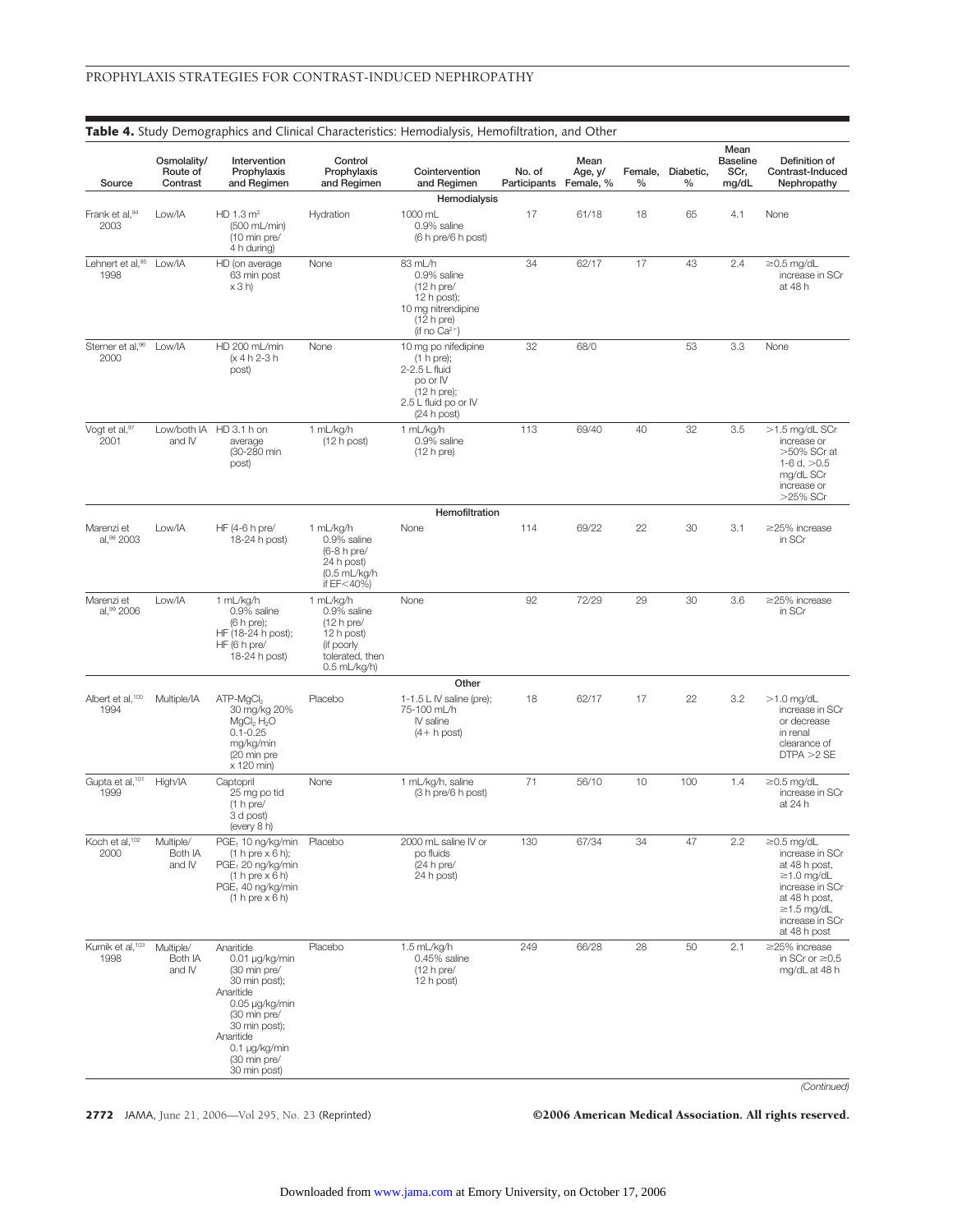|                                       | ັ                                   |                                                                                                  |                                       |                                                                                                                          |                        |                              |                 |                   |                                          |                                                                         |
|---------------------------------------|-------------------------------------|--------------------------------------------------------------------------------------------------|---------------------------------------|--------------------------------------------------------------------------------------------------------------------------|------------------------|------------------------------|-----------------|-------------------|------------------------------------------|-------------------------------------------------------------------------|
| Source                                | Osmolality/<br>Route of<br>Contrast | Intervention<br>Prophylaxis<br>and Regimen                                                       | Control<br>Prophylaxis<br>and Regimen | Cointervention<br>and Regimen                                                                                            | No. of<br>Participants | Mean<br>Age, y/<br>Female, % | Female,<br>$\%$ | Diabetic,<br>$\%$ | Mean<br><b>Baseline</b><br>SCr,<br>mg/dL | Definition of<br>Contrast-Induced<br>Nephropathy                        |
| Liss et al, 104 2005                  | Low/IA                              | CO <sub>2</sub> IV 40-50 mL<br>(usually repeated<br>2-3 times 5 min)                             | None                                  | 300-500 mL saline                                                                                                        | 82                     | 67/45                        | 45              | 17                | 1.4                                      | >25% increase<br>in SCr within 1 wk                                     |
| Miller et al, 105<br>2003             | Low/IA                              | L-Arginine 20 g<br>(20-30 min pre)                                                               | Placebo                               | 100 mL/h<br>$0.45\%$ saline<br>$(12 h)$ pre/<br>12 h post);<br>diazepam 2.5 mg<br>and nitroglycerin<br>$300 \mu g$ (pre) | 42                     | 71/26                        | 26              | 26                | 2.5                                      | None                                                                    |
| Russo et al, <sup>106</sup><br>1995   | Multiple/IV                         | Captopril 50 mg po<br>$(20 \text{ min pre})$ ;<br>Nifedipine 10 mg<br>sublingual<br>(10 min pre) | None                                  | 15 mL/kg po tap<br>water (on d) and<br>"more" tap water<br>(post), depending<br>on urine output                          | 21                     | 51/48                        | 48              | 0                 | 2.7                                      | None                                                                    |
| Spargias et al, <sup>10</sup><br>2004 | Multiple/IA                         | Ascorbic acid<br>$3 g$ po (2 h pre/<br>2 g po the<br>night and<br>morning post)                  | Placebo                               | 50-125 mL/h<br>0.9% saline (from<br>randomization to<br>6 h post)                                                        | 238                    | 66/8                         | 8               | 25                | 1.4                                      | $\geq$ 0.5 mg/dL<br>increase in SCr or<br>$\geq$ 25% increase<br>$2-5d$ |
| Wang et al, <sup>107</sup><br>2000    | Low/IA                              | SB 209670<br>100 µg/kg<br>$x 10$ min<br>and infusion<br>1.0 µg/kg/min<br>(30-150 min pre)        | Placebo                               | 1 mL/kg/h<br>$0.45\%$ saline<br>(2-12 h pre/<br>12 h post)                                                               | 158                    | 66/30                        | 30              | 63                | 2.8                                      | $\geq$ 0.5 mg/dL or<br>$\geq$ 25% increase in<br>SCr at 48 h            |

#### **Table 4.** Study Demographics and Clinical Characteristics: Hemodialysis, Hemofiltration, and Other (cont)

Abbreviations: ATP-MgCl2, adenosine triphosphate-magnesium chloride; DTPA, diethylenetriamine pentaacetic acid; EF, ejection fraction; HD, hemodialysis; HF, hemofiltration; IA, intraarterial; IV, intravenous; PGE<sub>1</sub>, prostaglandin E<sub>1</sub>; po, by mouth; SB 209670, endothelin A and B receptor antagonist; SCr, serum creatinine; tid, 3 times per day.<br>SI conversion: to convert SCr to µmol/L, multiply by 88.4

bicarbonate may provide additional renoprotection by alkalinizing renal tubular fluid and thereby minimizing tubular damage.

In summary, there is suggestive, but incomplete, evidence supporting the use of hydration as a prophylaxis measure for contrast-induced nephropathy. Questions still remain about whether all patients benefit equally from this treatment, as well as the optimal type, route, volume, and timing of hydration administration. Although hydration is a generally benign therapy, it is logistically challenging to implement, as most angiographic procedures are performed on outpatients (in whom 6 to 12 hours of preprocedural hydration may not be possible). These issues deserve further study.

## **Vasodilators**

**Dopamine/Fenoldopam.** The benefits of vasodilation and increased renal blood flow associated with "renal dose" dopamine were studied in 4 RCTs, 52-54,60 evaluating a variety of patients with both normal and impaired baseline renal function. While not directly comparable (all used different definitions of contrast-induced nephropathy), none showed a benefit of dopamine administration. Currently, there is no basis for the use of dopamine in preventing contrast-induced nephropathy.

Fenoldopam, a dopamine-1 receptor agonist with vasodilatory properties, has also been extensively studied. Three randomized trials $55,58,59$  (416 participants) have compared fenoldopam with placebo. The relative risk of contrast-induced nephropathy in one trial favored fenoldopam<sup>55</sup> but was not significant. Continued interest in fenoldopam has persisted, despite the lack of benefit shown in the CONTRAST trial.<sup>58</sup> Additional randomized studies comparing fenoldopam with *N*-acetylcysteine56,57 found no benefit associated with the use of fenoldopam.

Critics argue that the doses of dopamine and fenoldopam used in these trials may have been insufficient to produce renal vasodilation.109 Despite this, we do not feel that further studies are warranted, given the significant adverse effect profile of these drugs (ie, dopamine: arrhythmias; fenoldopam: systemic hypotension) and the difficulties associated with intravenous administration.

**Theophylline.** Small studies of theophylline as a potential prophylaxis agent for contrast nephropathy have yielded conflicting results. To date there have been 9 trials $60-68$  (601 participants) comparing theophylline or aminophylline with no active treatment. Relative risks for contrast-induced nephropathy ranged from 0.07 to 1.7 (median, 0.25). Three of 5 favored theophylline (one was statistically significant). Differences in mean change from baseline in SCr level between treatment groups ranged from −0.29 to 0 mg/dL (median, −0.14 mg/dL). Six of 8 trials reporting outcomes of contrastinduced nephropathy or a change in SCr favored theophylline/aminophylline therapy (2 were statistically significant).

Meta-analysis has identified considerable heterogeneity among the studies.110 There was variability in the inclusion criteria, the method and schedule of theophylline/aminophylline administration, hydration protocols, and the type of contrast adminis-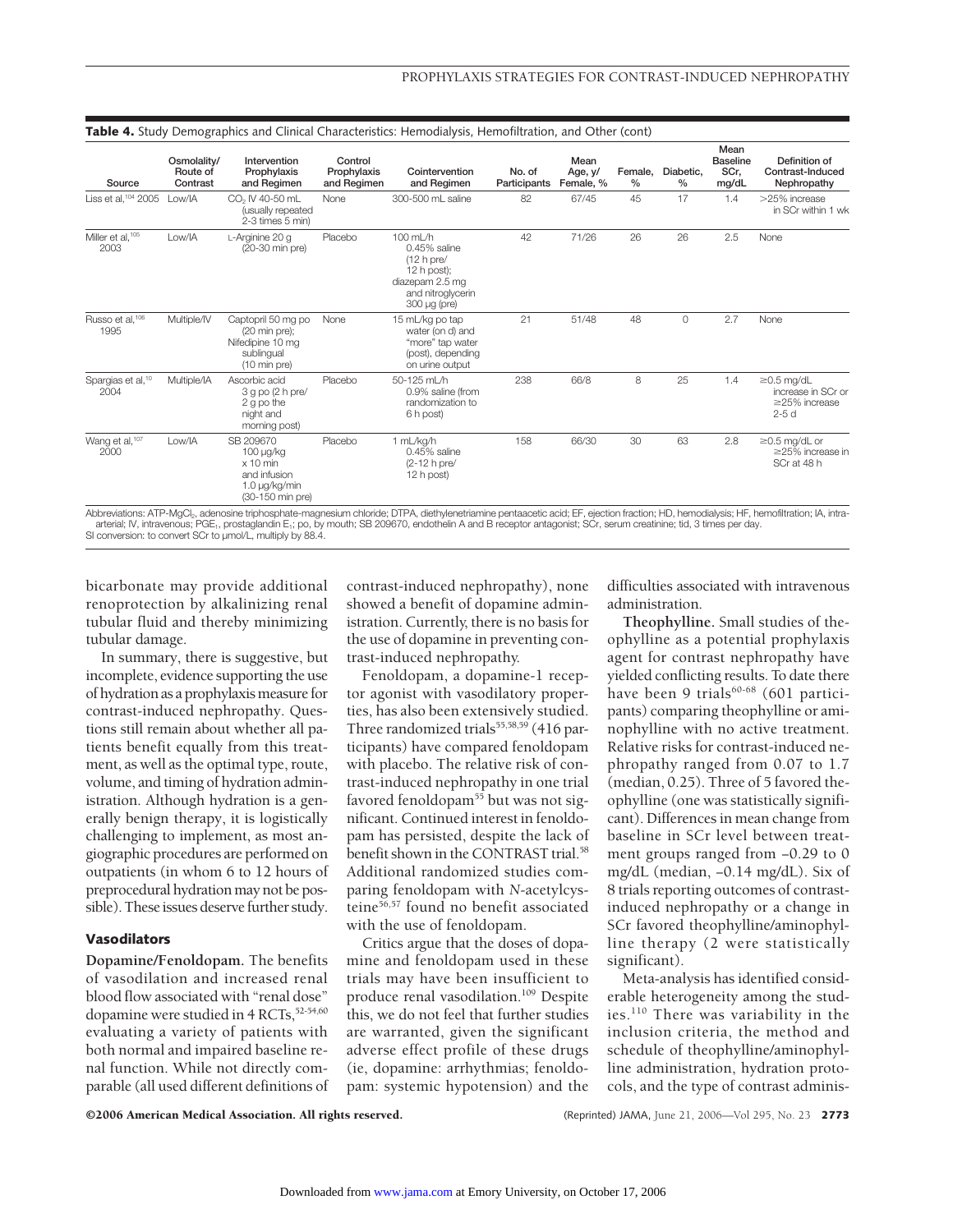tered. Few of the trials compared the incidence of adverse events between treatment groups. We are unable to recommend theophylline as a prophylaxis agent based on the currently available data.

**Calcium Channel Blockers/Other Agents.** Three small RCTs of calcium channel blockers vs placebo<sup>69-71</sup> (240

| Table 5. Quality Assessment of the Included Studies                   |                                          |              |                    |                                     |                         |                        |
|-----------------------------------------------------------------------|------------------------------------------|--------------|--------------------|-------------------------------------|-------------------------|------------------------|
| Source                                                                | Concealed<br><b>Treatment Allocation</b> | Double-Blind | Intention-to-Treat | Description of<br>Loss to Follow-up | Loss to<br>Follow-up, % | Funding                |
| Abizaid et al, <sup>60</sup> 1999                                     | <b>NR</b>                                | Ν            | N                  | Υ                                   | 0                       | Public                 |
| Albert et al, <sup>100</sup> 1994                                     | <b>NR</b>                                | Υ            | Y                  | N                                   | <b>NR</b>               | Public                 |
| Allagaband et al, <sup>55</sup> 2002                                  | <b>NR</b>                                | N            | N                  | Υ                                   | 2                       | <b>NR</b>              |
| Arici et al, 69 2003                                                  | <b>NR</b>                                | N            | N                  | Partial                             | 7                       | <b>NR</b>              |
| Azmus et al, <sup>72</sup> 2005                                       | <b>NR</b>                                | Υ            | N                  | Υ                                   | $\overline{4}$          | <b>NR</b>              |
| Bader et al, <sup>46</sup> 2004                                       | <b>NR</b>                                | N            | Y                  | N                                   | <b>NR</b>               | <b>NR</b>              |
| Baker et al, 73 2003                                                  | <b>NR</b>                                | N            | Υ                  | Υ                                   | $\overline{4}$          | Public                 |
| Briguori et al, <sup>74</sup> 2002                                    | <b>NR</b>                                | N            | N                  | N                                   | NR.                     | <b>NR</b>              |
| Briguori et al, <sup>93</sup> 2004                                    | <b>NR</b>                                | N            | N                  | Y                                   | 0.4                     | <b>NR</b>              |
| Briguori et al, <sup>56</sup> 2004                                    | <b>NR</b>                                | N            | N                  | Υ                                   | $\mathbf{2}$            | <b>NR</b>              |
| Carraro et al, <sup>70</sup> 1996                                     | <b>NR</b>                                | Υ            | N                  | Partial                             | 6                       | <b>NR</b>              |
| Diaz-Sandoval et al, <sup>75</sup> 2002                               | Y.                                       | Υ            | N                  | N                                   | <b>NR</b>               | <b>NR</b>              |
| Drager et al, <sup>76</sup> 2004                                      | <b>NR</b>                                | Y            | N                  | Y                                   | 20                      | <b>NR</b>              |
| Durham et al, <sup>77</sup> 2002                                      | <b>NR</b>                                | $\mathsf{N}$ | N                  | Υ                                   | $\mathbf{2}$            | <b>NR</b>              |
| Efrati et al, 78 2003                                                 | <b>NR</b>                                | Y            | N                  | Partial                             | 11                      | Public                 |
| Erley et al, 61 1994                                                  | <b>NR</b>                                | Υ            | N                  | Υ                                   | 5                       | NR.                    |
| Erley et al, 62 1999                                                  | <b>NR</b>                                | Υ            | N                  | Υ                                   | 20                      | <b>NR</b>              |
| Frank et al, 94 2003                                                  | <b>NR</b>                                | N            | N                  | N                                   | <b>NR</b>               | Public                 |
| Fung et al, 79 2004                                                   | Y.                                       | N            | Υ                  | Υ                                   | $\mathbf 0$             | NR.                    |
| Gandhi et al, <sup>63</sup> 1992                                      | <b>NR</b>                                | N<br>Y       | N                  | N                                   | <b>NR</b>               | <b>NR</b>              |
| Gare et al, <sup>52</sup> 1999                                        | Υ                                        |              | N                  | Y                                   | 3                       | Public                 |
| Goldenberg et al, 80 2004<br>Gomes et al, <sup>81</sup> 2005          | Υ<br>Υ                                   | Υ<br>Υ       | N                  | Υ                                   | 0                       | <b>NR</b>              |
| Gulel et al, <sup>82</sup> 2005                                       |                                          | N            | N                  | Ν                                   | <b>NR</b><br><b>NR</b>  | <b>NR</b><br><b>NR</b> |
| Gupta et al. <sup>101</sup> 1999                                      | NR                                       | N            | N<br>N             | N<br>N                              |                         | <b>NR</b>              |
| Hans et al, <sup>53</sup> 1998                                        | <b>NR</b><br><b>NR</b>                   | N            | N                  | N                                   | <b>NR</b><br><b>NR</b>  | Public                 |
| Huber et al, 64 2002                                                  | <b>NR</b>                                | Υ            | N                  | N                                   | <b>NR</b>               | NR.                    |
| Huber et al, 65 2003                                                  | <b>NR</b>                                | N            | N                  | N                                   | <b>NR</b>               | <b>NR</b>              |
| Kapoor et al, 66 2002                                                 | <b>NR</b>                                | N            | N                  | N                                   | <b>NR</b>               | NR.                    |
| Katholi et al, 67 1995                                                | <b>NR</b>                                | N            | N                  | N                                   | <b>NR</b>               | Private                |
| Kay et al, 83 2003                                                    | <b>NR</b>                                | Υ            | Υ                  | Υ                                   | 4                       | Mixed                  |
| Khoury et al, <sup>71</sup> 1995                                      | Y.                                       | N            | N                  | Partial                             | 23                      | Public                 |
| Koch et al, 102 2000                                                  | <b>NR</b>                                | Υ            | N                  | Υ                                   | 10                      | <b>NR</b>              |
| Kolonko et al, <sup>68</sup> 1998                                     | <b>NR</b>                                | Υ            | N                  | N                                   | <b>NR</b>               | NR                     |
| Kotlyar et al, 84 2005                                                | Y.                                       | N            | N                  | Partial                             | 8                       | Mixed                  |
| Krasuski et al, <sup>47</sup> 2003                                    | <b>NR</b>                                | N            | N                  | Υ                                   | 10                      | NR.                    |
| Kurnik et al, <sup>103</sup> 1998                                     | <b>NR</b>                                | Υ            | N                  | Partial                             | $\overline{4}$          | Private                |
| Lehnert et al, 95 1998                                                | <b>NR</b>                                | N            | N                  | Υ                                   | 12                      | Private                |
| Liss et al, 104 2005                                                  | <b>NR</b>                                | N            | Υ                  | N                                   | <b>NR</b>               | Public                 |
| MacNeill et al, <sup>85</sup> 2003                                    | <b>NR</b>                                | Υ            | N                  | Partial                             | 25                      | <b>NR</b>              |
| Marenzi et al, 98 2003                                                | <b>NR</b>                                | N            | N                  | Υ                                   | $\circ$                 | Public                 |
| Marenzi et al, 99 2006                                                | <b>NR</b>                                | N            | N                  | N                                   | <b>NR</b>               | <b>NR</b>              |
| Merten et al, <sup>48</sup> 2004                                      | Y.                                       | N            | N                  | Υ                                   | 13                      | Public                 |
| Miller et al, 105 2003                                                | <b>NR</b>                                | Υ            | N                  | N                                   | <b>NR</b>               | <b>NR</b>              |
| Miner et al, 86 2004                                                  | <b>NR</b>                                | Y            | Y                  | Partial                             | 14                      | NR.                    |
| Mueller et al. <sup>37</sup> 2002                                     | <b>NR</b>                                | N            | N                  | Υ                                   | 15                      | NR.                    |
| Ng et al, <sup>57</sup> 2006                                          | <b>NR</b>                                | N            | Υ                  | Partial                             | 12                      | <b>NR</b>              |
| Ochoa et al, 87 2004                                                  | <b>NR</b>                                | Υ            | Υ                  | Partial                             | 24                      | Public                 |
| Oldemeyer et al, <sup>88</sup> 2003                                   | <b>NR</b>                                | Υ            | N                  | N                                   | <b>NR</b>               | <b>NR</b>              |
| Rashid et al, <sup>89</sup> 2004                                      | Y.                                       | Υ            | N                  | Partial                             | 9                       | <b>NR</b>              |
| Russo et al, 106 1995                                                 | <b>NR</b>                                | N            | N                  | N                                   | <b>NR</b>               | Public                 |
| Shyu et al, <sup>90</sup> 2002                                        | NR                                       | Υ            | N                  | N                                   | ΝR                      | Public                 |
| Solomon et al, <sup>38</sup> 1994                                     | <b>NR</b>                                | N            | N                  | Υ                                   | 0                       | Private                |
| Spargias et al, <sup>10</sup> 2004                                    | Y.                                       | Υ            | Υ                  | Υ                                   | 3                       | NR.                    |
| Sterner et al, <sup>96</sup> 2000                                     | <b>NR</b>                                | N            | N                  | N                                   | <b>NR</b>               | <b>NR</b>              |
| Stevens et al, <sup>49</sup> 1999                                     | Υ                                        | N            | Y                  | Partial                             | 2                       | Public                 |
| Stone et al, <sup>58</sup> 2003                                       | Υ                                        | Υ            | Υ                  | Υ                                   | 10                      | Private                |
| Taylor et al, <sup>50</sup> 1998                                      | Y                                        | N            | N                  | Υ                                   | $\mathbf 0$             | Public                 |
| Tepel et al, <sup>91</sup> 2000                                       | <b>NR</b>                                | N            | Y                  | N                                   | <b>NR</b>               | NR.                    |
| Trivedi et al, <sup>36</sup> 2003<br>Tumlin et al, <sup>59</sup> 2002 | <b>NR</b>                                | $\mathsf N$  | Υ                  | Υ                                   | $\circ$                 | Public                 |
|                                                                       | Y.                                       | Υ            | N                  | Ν                                   | <b>NR</b>               | Mixed                  |
| Vogt et al, 97 2001                                                   | <b>NR</b>                                | N            | N                  | Υ                                   | 7                       | Public                 |
| Wang et al, 107 2000                                                  | Υ                                        | Υ            | N                  | Partial                             | 16                      | Private                |
| Webb et al, 92 2004                                                   | Y                                        | Υ            | Υ                  | Υ                                   | 18                      | Mixed                  |
| Weinstein et al, <sup>51</sup> 1992                                   | <b>NR</b>                                | N            | N                  | N                                   | ${\sf NR}$              | Public                 |
| Weisberg et al, <sup>54</sup> 1994                                    | <b>NR</b>                                | Υ            | $\mathsf N$        | Υ                                   | 0                       | Public                 |

Abbreviations: Mixed, both public and private funding sources; NR, not reported; N, no; Y, yes.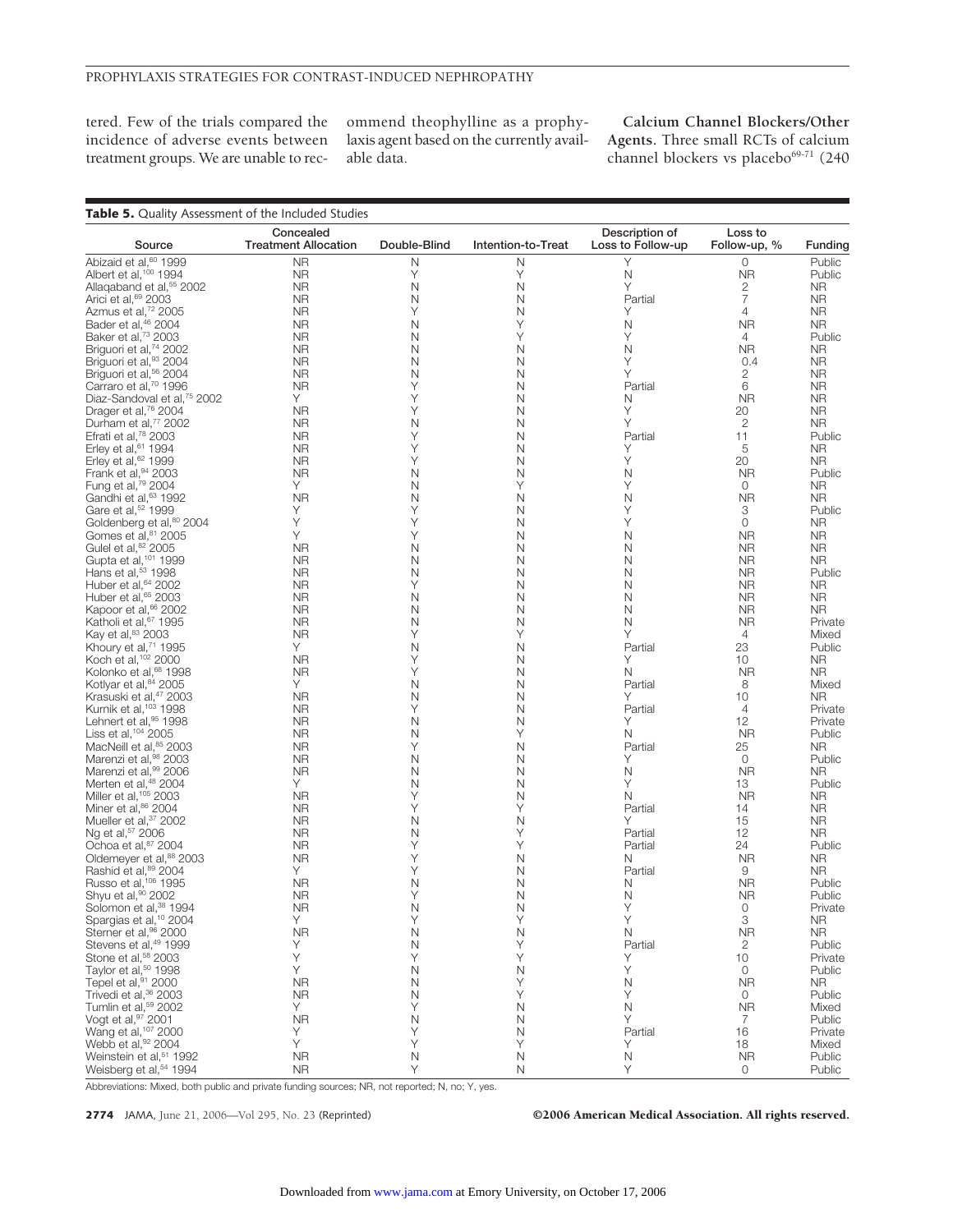participants in total) in patients with normal renal function who received contrast media showed no difference between treatment groups. However, these trials lacked sufficient statistical power to detect clinically significant outcomes. Small underpowered trials of other agents with vasodilating properties such as atrial natriuretic peptide,<sup>103</sup> an endothelin antagonist,  $107$ prostaglandin  $\mathsf{E}_1,^{\text{102}}$  angiotensinconverting enzyme inhibitors,<sup>101,106</sup> and L-arginine<sup>105</sup> have shown no benefit, and in some cases, potential harm $107$  with the use of these agents.

## **Antioxidants**

*N***-Acetylcysteine.** *N*-acetylcysteine has been the most widely studied of all prophylaxis strategies, although the mechanism for its purported nephroprotective action is unclear. *N*-acetylcysteine might act by scavenging oxygen free radicals $111,112$  or by enhancing the vasodilatory effects of nitric oxide.<sup>113</sup>

We identified 22 trials<sup>72-93</sup> (2918 participants) comparing *N*-acetylcysteine with placebo. Relative risks for contrastinduced nephropathy ranged from 0.11 to 1.5 (median, 0.72). Eleven of 20 trials that reported contrast-induced nephropathy and 13 of 20 trials that reported a change in SCr level as an outcome favored *N*-acetylcysteine prophylaxis (5 were statistically significant). Differences in treatment means in change from baseline SCr ranged from −0.6 to 0.1 mg/dL (median, −0.03 mg/dL). Negative values confer lesser reductions or larger improvements in renal function in the *N*-acetylcysteine groups.

Twelve meta-analyses have been published on this topic to date.<sup>114-125</sup> Nine have presented pooled risk estimates suggesting benefit, but most have found significant unexplained heterogeneity in the analyses leading to inconclusive results. Differences in contrast media, definitions of contrast-induced nephropathy, patient selection (undocumented differences in comorbidity), cointerventions, *N*-acetylcysteine dose and route of administration, as well as the timing of the procedure (urgent vs elective) may have contributed to the heterogeneity observed in the pooled analyses. New trials that address these issues are required before a final conclusion can be reached. We believe that the available data do not allow definitive conclusions about the efficacy of *N*-acetylcysteine for prevention of contrast nephropathy.

**Ascorbic Acid.** The results of a double-blind RCT evaluating the use of the antioxidant ascorbic acid<sup>10</sup> to prevent contrast-induced nephropathy in 231 patients undergoing coronary angiography are encouraging and deserve further study. The authors defined contrast-induced nephropathy by a 25% or higher rise in SCr level 2 to 5 days postprocedure and found that ascorbic acid significantly reduced the risk of this outcome (odds ratio, 0.38; 95% confidence interval, 0.17-0.85).

## **Extracorporeal Removal of Contrast**

Hemodialysis effectively removes ra $diocontrast<sup>126-128</sup>$  and has been proposed as a prophylaxis treatment for contrast-induced nephropathy. Four small randomized trials have considered this question in patients with impaired renal function.<sup>94-97</sup> Two found no benefit and the largest  $(n=113)$  suggested that hemodialysis was harmful, since more patients in the treatment group required ongoing dialytic support.<sup>97</sup>

On the other hand, one group has reported that hemofiltration dramatically reduces the risk of contrastinduced nephropathy compared with hydration alone in 2 randomized trials of patients with impaired renal function.98,99 While encouraging, the provision of hemofiltration is invasive and impractical except in those at very high risk of contrast-induced nephropathy. A recent economic analysis $129$  suggests that hemofiltration may be costeffective in patients with a baseline SCr measurement greater than 265 µmol/L if the magnitude of risk reduction seen in these studies is reproducible. The apparent benefits of hemofiltration need to be replicated in another center before it can be widely recommended.

## **SUGGESTED MANAGEMENT STRATEGY**

Given the relatively low incidence of contrast-induced nephropathy, it would be impractical and costly to routinely measure SCr levels for all patients scheduled for diagnostic procedures requiring parenteral contrast administration. Guidelines published by the European Society of Urogenital Radiology suggest that all patients referred for contrast-enhanced diagnostic examinations should be asked about a history of renal disease, diabetes, proteinuria, renal surgery, hypertension, and/or gout.130 Given the identification of left ventricular function as a predictor of contrast-induced nephropathy in several retrospective analyses, $16,17$  we believe that a history of CHF should also be sought. Patients with any of these conditions and all patients undergoing angiographic procedures should have an SCr measurement within 7 days in advance of the scheduled examination. The detection of abnormal renal function with or without diabetes and CHF constitute high risk for contrastinduced nephropathy. In our opinion, those patients requiring urgent procedures before renal function can be measured should also be considered high risk. Our recommended management strategy for patients with risk factors for contrast-induced nephropathy is presented in the **FIGURE**.

# **FUTURE DIRECTIONS**

The discovery of novel therapies for the prevention of contrast-induced nephropathy has been hampered by an incomplete understanding of its pathophysiology. Experimental and preclinical studies should remain a priority for investigators working in this field. However, existing trials evaluating currently available therapies also have significant limitations. Our review of the literature has identified 4 main problems with the randomized studies to date: (1) variation in the definition of contrast-induced nephropathy; (2) inability to accurately identify high-risk patients; (3) inconsistency in the ad-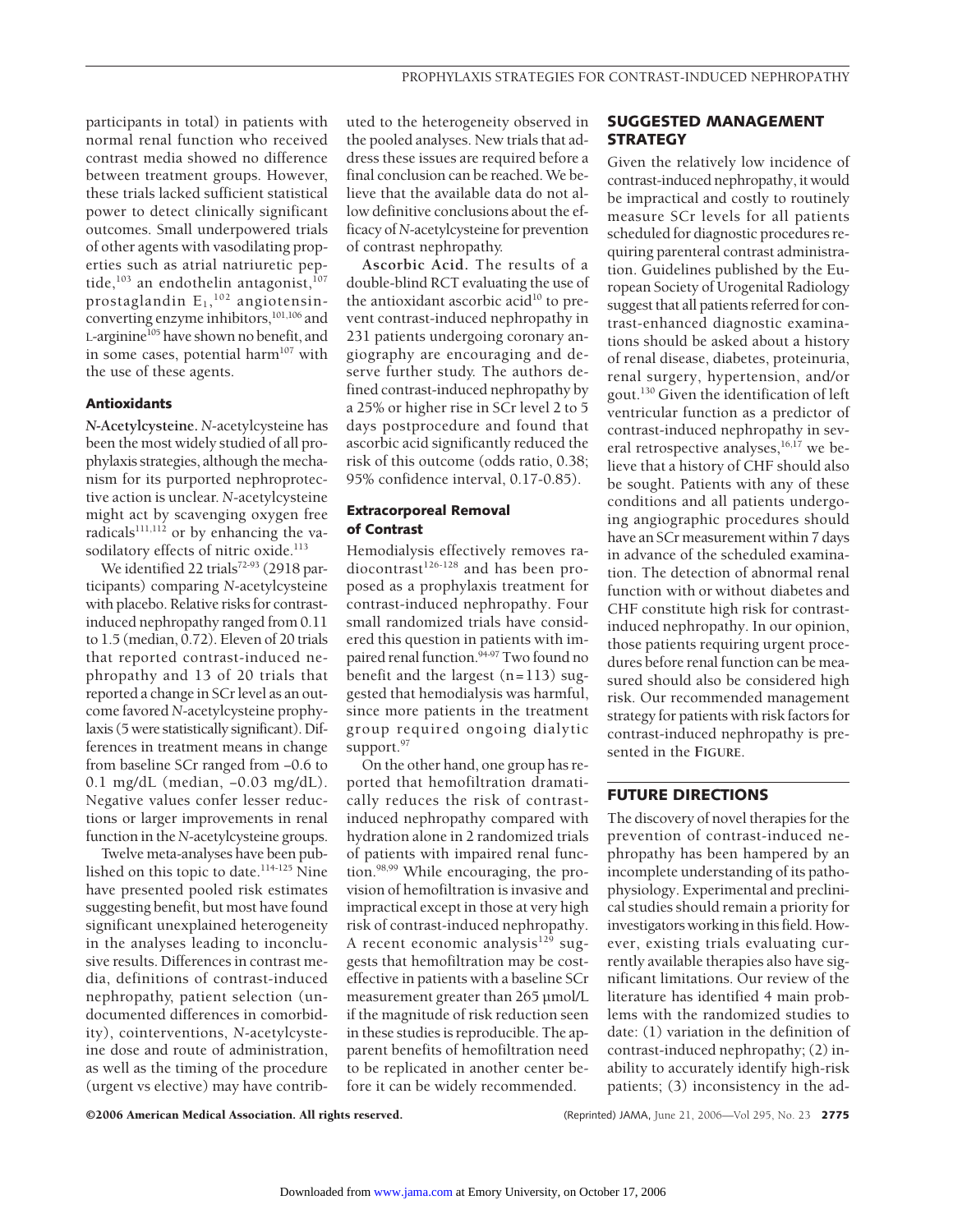ministration of cotherapies like hydration; and (4) small sample sizes with suboptimal study designs.

Perhaps the most problematic issue is the wide variation in the definition of contrast-induced nephropathy. No standard definition has been used in clinical trials, and the clinical relevance of commonly used definitions (such as a 25% or  $\geq$ 0.5 mg/dL [44.2] µmol/L] increase in SCr) remains unknown. While even modest increases in SCr have been associated with an increase in in-hospital and long-term mortality, it is hard to imagine a pathophysiological link between the two, unless the development of contrastinduced nephropathy is simply a marker for underlying comorbidity. Furthermore, no convincing data demonstrate that reducing the incidence of contrast nephropathy reduces the incidence of adverse outcomes. Therefore, we recommend development and adoption of a consensus definition of contrast-induced nephropathy based on more clinically relevant criteria. One example of such a definition might be the composite of doubling in SCr or the requirement for dialysis.





\*See Box for listing of risk factors for contrast-induced nephropathy.

Second, study investigators have been unable to accurately identify high-risk patients for enrollment in contrastinduced nephropathy prophylaxis studies. Even among patients with preexisting renal impairment, the reported incidence of contrast-induced nephropathy varies between 20% and 50%. Further studies are required to identify additional risk factors for contrast-induced nephropathy and validate and refine existing risk scores. This information can be used to select highrisk patients for inclusion in future studies, thus increasing statistical power and the likelihood of obtaining useful information.

Third, clinical trials have been inconsistent in the administration of cointerventions such as hydration. In addition, the risk imposed by choice of radiocontrast agent and the route of administration has been largely ignored in clinical trials to date. We recommend that future trials ensure equal use of cointerventions between study groups, and that the type of contrast media be standardized.

Fourth, most studies have been small, often poor in quality (Table 5), and usually underpowered to detect a clinically significant difference in outcome. Future studies should be powered to detect differences in clinically meaningful outcomes such as mortality, the need for dialysis, or resource use. A large-scale multicenter study would likely be needed to accrue a sufficient number of patients. We discourage further attempts at small randomized studies, as they use valuable limited research resources yet generally do not yield definitive results. Unfortunately, there is little incentive for pharmaceutical companies to sponsor large clinical studies, as the interventions that have been proposed are unlikely to generate significant revenue. Further investigation in this area will probably need to be funded by national funding bodies.

## **CONCLUSIONS**

In summary, contrast-induced nephropathy is a common condition that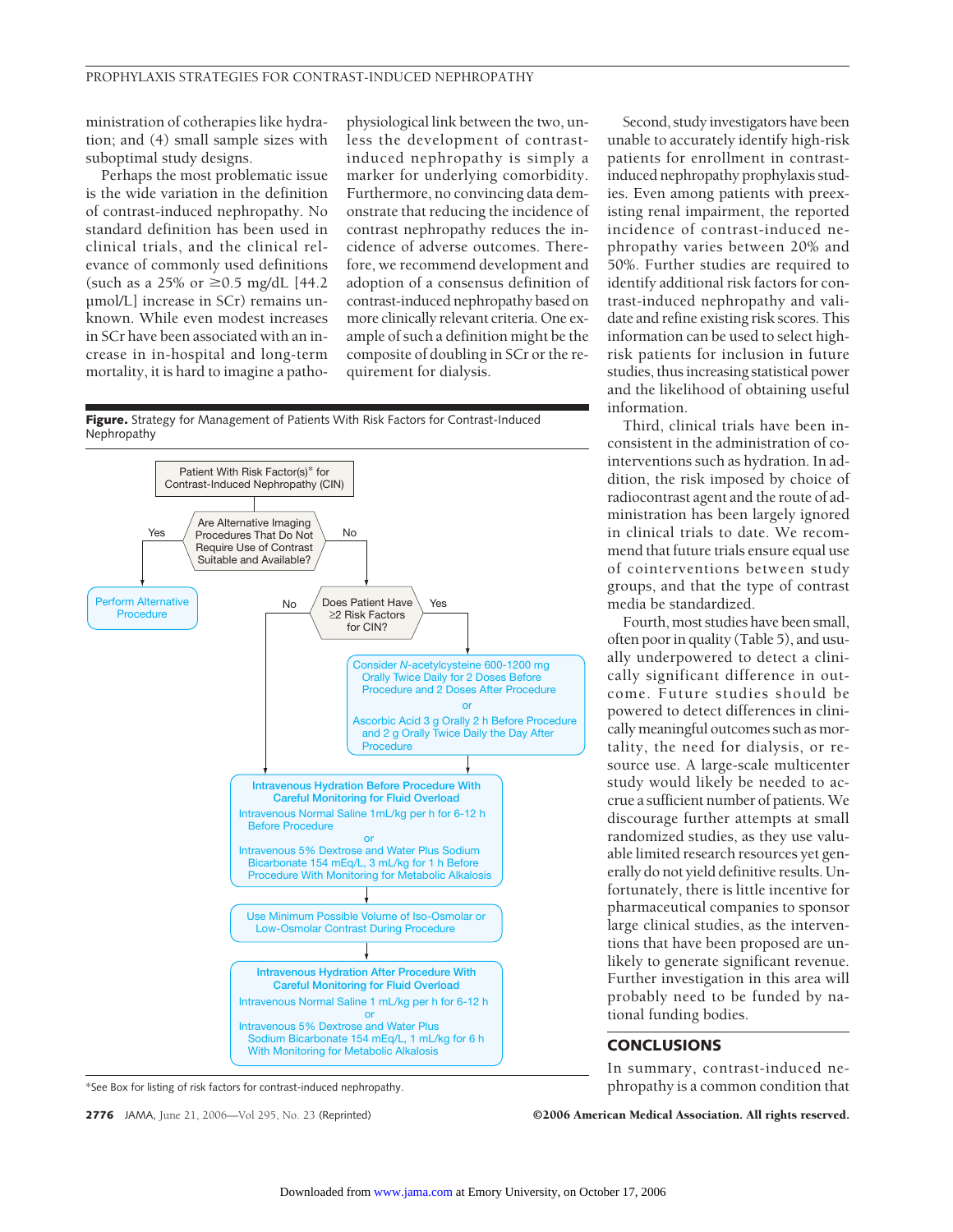is associated with adverse outcomes and substantial resource use. Despite the clinical importance of contrastinduced nephropathy, much remains to be known about how best to prevent it. Well-designed and adequately powered randomized trials are urgently needed to study fundamental issues such as the optimal type, route, volume, and timing of hydration, as well as the role of other commonly advocated prophylaxis strategies such as *N*-acetylcysteine and fenoldopam.

**Author Contributions:** Dr Pannu had full access to all of the data in the study and takes responsibility for the integrity of the data and the accuracy of the data analysis. *Study concept and design:* Pannu, Wiebe, Tonelli. *Acquisition of data:* Pannu, Wiebe, Tonelli. *Analysis and interpretation of data:* Pannu, Wiebe, Tonelli.

*Drafting of the manuscript:* Pannu, Wiebe. *Critical revision of the manuscript for important intellectual content:* Pannu, Wiebe, Tonelli. *Statistical analysis:* Pannu, Wiebe, Tonelli. *Obtained funding:* Tonelli.

*Administrative, technical, or material support:* Pannu. **Financial Disclosures:** None reported.

**Funding/Support:** The Alberta Kidney Disease Network (AKDN) provided financial support for this project. Dr Tonelli is supported by a Population Health Investigator award from the Alberta Heritage Foundation for Medical Research and a New Investigator award from the Canadian Institute of Health Research.

**Role of the Sponsor:** The AKDN is a collaborative research organization that was established and is led by members of the Divisions of Nephrology at the Universities of Alberta and Calgary (www.akdn.info). The AKDN did not play a role in the design or conduct of the study; in the analysis or interpretation of the data; or in the preparation, review, or approval of the manuscript. The AKDN has no financial matters discussed in the manuscript.

**Acknowledgment:** We would like to thank the following individuals from the University of Alberta: Jeannette Buckingham, MLIS, for librarian support; Maria B. Ospina, BSc, MSc, and Denise Adams, BSc, for additional reviewer support; Kenny Moreau for citation management, data entry, and text retrieval; Alex Stewart for text retrieval, and Scott Klarenbach, MD, MS for graphic art. As a nonacademic staff member, Mr Stewart received compensation for his work on this article.

#### **REFERENCES**

**1.** Nash K, Hafeez A, Hou S. Hospital-acquired renal insufficiency. *Am J Kidney Dis*. 2002;39:930- 936.

**2.** Levy EM, Viscoli CM, Horwitz RI. The effect of acute renal failure on mortality: a cohort analysis. *JAMA*. 1996;275:1489-1494.

**3.** Rihal CS, Textor SC, Grill DE, et al. Incidence and prognostic importance of acute renal failure after percutaneous coronary intervention. *Circulation*. 2002; 105:2259-2264.

**4.** Shlipak MG, Heidenreich PA, Noguchi H, Chertow GM, Browner WS, McClellan MB. Association of renal insufficiency with treatment and outcomes after myocardial infarction in elderly patients. *Ann Intern Med*. 2002;137:555-562.

**5.** Best PJ, Lennon R, Ting HH, et al. The impact of renal insufficiency on clinical outcomes in patients undergoing percutaneous coronary interventions. *J Am Coll Cardiol*. 2002;39:1113-1119.

**6.** McCullough PA, Sandberg KR. Epidemiology of contrast-induced nephropathy. *Rev Cardiovasc Med*. 2003; 4(suppl 5):S3-S9.

**7.** Barrett BJ, Parfrey PS, Vavasour HM, et al. Contrast nephropathy in patients with impaired renal function: high versus low osmolar media. *Kidney Int*. 1992; 41:1274-1279.

**8.** Lasser EC, Lyon SG, Berry CC. Reports on contrast media reactions: analysis of data from reports to the U.S. Food and Drug Administration. *Radiology*. 1997;203:605-610.

**9.** Moore RD, Steinberg EP, Powe NR, et al. Nephrotoxicity of high-osmolality versus low-osmolality contrast media: randomized clinical trial. *Radiology*. 1992; 182:649-655.

**10.** Spargias K, Alexopoulos E, Kyrzopoulos S, et al. Ascorbic acid prevents contrast-mediated nephropathy in patients with renal dysfunction undergoing coronary angiography or intervention. *Circulation*. 2004; 110:2837-2842.

**11.** Gleeson TG, Bulugahapitiya S. Contrast-induced nephropathy. *AJR Am J Roentgenol*. 2004;183:1673- 1689.

**12.** Rudnick MR, Berns JS, Cohen RM, Goldfarb S. Nephrotoxic risks of renal angiography: contrast media-associated nephrotoxicity and atheroembolism–a critical review. *Am J Kidney Dis*. 1994;24:713- 727.

**13.** Freeman RV, O'Donnell M, Share D, et al. Nephropathy requiring dialysis after percutaneous coronary intervention and the critical role of an adjusted contrast dose. *Am J Cardiol*. 2002;90:1068- 1073.

**14.** Ashby DT, Mehran R, Aymong EA, et al. Comparison of outcomes in men versus women having percutaneous coronary interventions in small coronary arteries. *Am J Cardiol*. 2003;91:979-981.

**15.** Cochran ST, Wong WS, Roe DJ. Predicting angiography-induced acute renal function impairment: clinical risk model. *AJR Am J Roentgenol*. 1983;141: 1027-1033.

**16.** Bartholomew BA, Harjai KJ, Dukkipati S, et al. Impact of nephropathy after percutaneous coronary intervention and a method for risk stratification. *Am J Cardiol*. 2004;93:1515-1519.

**17.** Mehran R, Aymong ED, Nikolsky E, et al. A simple risk score for prediction of contrast-induced nephropathy after percutaneous coronary intervention: development and initial validation.*J Am Coll Cardiol*. 2004; 44:1393-1399.

**18.** Taliercio CP, Vlietstra RE, Fisher LD, Burnett JC. Risks for renal dysfunction with cardiac angiography. *Ann Intern Med*. 1986;104:501-504.

**19.** McCullough PA, Wolyn R, Rocher LL, Levin RN, O'Neill WW. Acute renal failure after coronary intervention: incidence, risk factors, and relationship to mortality. *Am J Med*. 1997;103:368-375.

**20.** Gruberg L, Mehran R, Dangas G, et al. Acute renal failure requiring dialysis after percutaneous coronary interventions. *Catheter Cardiovasc Interv*. 2001; 52:409-416.

**21.** Iakovou I, Dangas G, Mehran R, et al. Impact of gender on the incidence and outcome of contrastinduced nephropathy after percutaneous coronary intervention. *J Invasive Cardiol*. 2003;15:18-22.

**22.** Nikolsky E, Aymong ED, Dangas G, Mehran R. Radiocontrast nephropathy: identifying the high-risk patient and the implications of exacerbating renal function. *Rev Cardiovasc Med*. 2003;4(suppl 1):S7- S14.

**23.** Nikolsky E, Mehran R, Lasic Z, et al. Low hematocrit predicts contrast-induced nephropathy after percutaneous coronary interventions. *Kidney Int*. 2005; 67:706-713.

**24.** Aspelin P, Aubry P, Fransson SG, Strasser R, Willenbrock R, Berg KJ. Nephrotoxic effects in high-risk patients undergoing angiography. *N Engl J Med*. 2003; 348:491-499.

**25.** Rudnick MR, Goldfarb S, Wexler L, et al. Nephrotoxicity of ionic and nonionic contrast media in 1196 patients: a randomized trial: the Iohexol Cooperative Study. *Kidney Int*. 1995;47:254-261.

**26.** Barrett BJ, Parfrey PS, McDonald JR, Hefferton DM, Reddy ER, McManamon PJ. Nonionic lowosmolality versus ionic high-osmolality contrast material for intravenous use in patients perceived to be at high risk: randomized trial. *Radiology*. 1992;183: 105-110.

**27.** Harris KG, Smith TP, Cragg AH, Lemke JH. Nephrotoxicity from contrast material in renal insufficiency: ionic versus nonionic agents. *Radiology*. 1991; 179:849-852.

**28.** Schwab SJ, Hlatky MA, Pieper KS, et al. Contrast nephrotoxicity: a randomized controlled trial of a nonionic and an ionic radiographic contrast agent. *N Engl J Med*. 1989;320:149-153.

**29.** Solomon R. The role of osmolality in the incidence of contrast-induced nephropathy: a systematic review of angiographic contrast media in high risk patients. *Kidney Int*. 2005;68:2256-2263.

**30.** Sharma SK, Kini A. Effect of nonionic radiocontrast agents on the occurrence of contrast-induced nephropathy in patients with mild-moderate chronic renal insufficiency: pooled analysis of the randomized trials. *Catheter Cardiovasc Interv*. 2005;65:386- 393.

**31.** Vlietstra RE, Nunn CM, Narvarte J, Browne KF. Contrast nephropathy after coronary angioplasty in chronic renal insufficiency.*Am Heart J*. 1996;132:1049- 1050.

**32.** Davidson CJ, Hlatky M, Morris KG, et al. Cardiovascular and renal toxicity of a nonionic radiographic contrast agent after cardiac catheterization: a prospective trial. *Ann Intern Med*. 1989;110:119- 124.

**33.** Gruberg L, Mintz GS, Mehran R, et al. The prognostic implications of further renal function deterioration within 48 h of interventional coronary procedures in patients with pre-existent chronic renal insufficiency.*J Am Coll Cardiol*. 2000;36:1542-1548. **34.** Manske CL, Sprafka JM, Strony JT, Wang Y. Contrast nephropathy in azotemic diabetic patients undergoing coronary angiography. *Am J Med*. 1990;89: 615-620.

**35.** Parfrey PS, Griffiths SM, Barrett BJ, et al. Contrast material-induced renal failure in patients with diabetes mellitus, renal insufficiency, or both: a prospective controlled study. *N Engl J Med*. 1989;320:143-149. **36.** Trivedi HS, Moore H, Nasr S, et al. A randomized prospective trial to assess the role of saline hydration on the development of contrast nephrotoxicity. *Nephron Clin Pract*. 2003;93:C29-C34.

**37.** Mueller C, Buerkle G, Buettner HJ, et al. Prevention of contrast media-associated nephropathy: randomized comparison of 2 hydration regimens in 1620 patients undergoing coronary angioplasty. *Arch Intern Med*. 2002;162:329-336.

**38.** Solomon R, Werner C, Mann D, D'Elia J, Silva P. Effects of saline, mannitol, and furosemide to prevent acute decreases in renal function induced by radiocontrast agents. *N Engl J Med*. 1994;331: 1416-1420.

**39.** Gill NK, Piccione EA, Vido DA, Clark BA, Shannon RP. Gender as a risk factor for contrast nephropathy: effects of hydration and N-acetylcysteine. *Clin Cardiol*. 2004;27:554-558.

**40.** Mueller C, Buerkle G, Perruchoud AP, Buettner HJ. Female sex and risk of contrast nephropathy after percutaneous coronary intervention. *Can J Cardiol*. 2004;20:505-509.

**41.** Maeder M, Klein M, Fehr T, Rickli H. Contrast nephropathy: review focusing on prevention. *J Am Coll Cardiol*. 2004;44:1763-1771.

**42.** Parfrey P. The clinical epidemiology of contrast-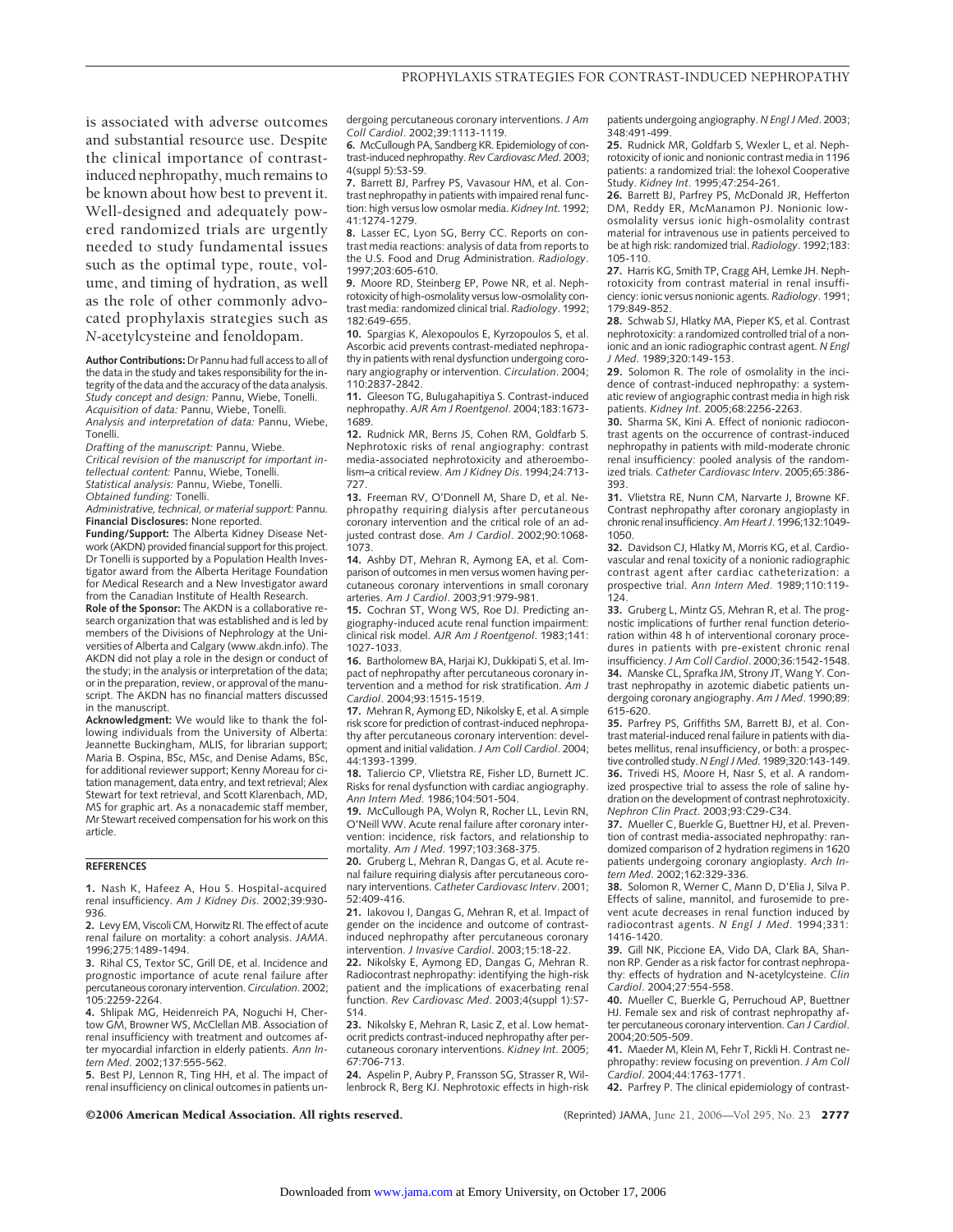induced nephropathy. *Cardiovasc Intervent Radiol*. 2005;28(suppl 2):S3-S11.

**43.** Barrett BJ, Carlisle EJ. Metaanalysis of the relative nephrotoxicity of high- and low-osmolality iodinated contrast media. *Radiology*. 1993;188:171-178. **44.** Marenzi G. Can contrast-induced nephropathy after percutaneous coronary intervention be accurately predicted with a risk score? *Nat Clin Pract Cardiovasc Med*. 2005;2:80-81.

**45.** Marenzi G, Lauri G, Assanelli E, et al. Contrastinduced nephropathy in patients undergoing primary angioplasty for acute myocardial infarction.*J Am Coll Cardiol*. 2004;44:1780-1785.

**46.** Bader BD, Berger ED, Heede MB, et al. What is the best hydration regimen to prevent contrast mediainduced nephrotoxicity? *Clin Nephrol*. 2004;62:1-7. **47.** Krasuski RA, Beard BM, Geoghagan JD, Thompson CM, Guidera SA. Optimal timing of hydration to erase contrast-associated nephropathy: the OTHER CAN study. *J Invasive Cardiol*. 2003;15:699-702.

**48.** Merten GJ, Burgess WP, Gray LV, et al. Prevention of contrast-induced nephropathy with sodium bicarbonate: a randomized controlled trial.*JAMA*. 2004; 291:2328-2334.

**49.** Stevens MA, McCullough PA, Tobin KJ, et al. A prospective randomized trial of prevention measures in patients at high risk for contrast nephropathy: results of the P.R.I.N.C.E. Study.*J Am Coll Cardiol*. 1999; 33:403-411.

**50.** Taylor AJ, Hotchkiss D, Morse RW, McCabe J. PREPARED: Preparation for Angiography in Renal Dysfunction: a randomized trial of inpatient vs outpatient hydration protocols for cardiac catheterization in mild-to-moderate renal dysfunction. *Chest*. 1998;114: 1570-1574.

**51.** Weinstein J-M, Heyman S, Brezis M. Potential deleterious effect of furosemide in radiocontrast nephropathy. *Nephron*. 1992;62:413-415.

**52.** Gare M, Haviv YS, Ben Yehuda A, et al. The renal effect of low-dose dopamine in high-risk patients undergoing coronary angiography.*J Am Coll Cardiol*. 1999;34:1682-1688.

**53.** Hans SS, Hans BA, Dhillon R, Dmuchowski C, Glover J. Effect of dopamine on renal function after arteriography in patients with pre-existing renal insufficiency. *Am Surg*. 1998;64:432-436.

**54.** Weisberg LS, Kurnik PB, Kurnik BR. Risk of radiocontrast nephropathy in patients with and without diabetes mellitus. *Kidney Int*. 1994;45:259- 265.

**55.** Allaqaband S, Tumuluri R, Malik AM, et al. Prospective randomized study of N-acetylcysteine, fenoldopam, and saline for prevention of radiocontrastinduced nephropathy. *Catheter Cardiovasc Interv*. 2002;57:279-283.

**56.** Briguori C, Colombo A, Airoldi F, et al. N-acetylcysteine versus fenoldopam mesylate to prevent contrast agent-associated nephrotoxicity. *J Am Coll Cardiol*. 2004;44:762-765.

**57.** Ng TM, Shurmur SW, Silver M, Nissen LR, et al. Comparison of N-acetylcysteine and fenoldopam for preventing contrast-induced nephropathy (CAFCIN). *Int J Cardiol*. 2006;109:322-328.

**58.** Stone GW, McCullough PA, Tumlin JA, et al. Fenoldopam mesylate for the prevention of contrastinduced nephropathy: a randomized controlled trial. *JAMA*. 2003;290:2284-2291.

**59.** Tumlin JA, Wang A, Murray PT, Mathur VS. Fenoldopam mesylate blocks reductions in renal plasma flow after radiocontrast dye infusion: a pilot trial in the prevention of contrast nephropathy. *Am Heart J*. 2002; 143:894-903.

**60.** Abizaid AS, Clark CE, Mintz GS, et al. Effects of dopamine and aminophylline on contrast-induced acute renal failure after coronary angioplasty in patients with preexisting renal insufficiency. *Am J Cardiol*. 1999;83:260-263.

**61.** Erley CM, Duda SH, Schlepckow S, et al. Aden-

osine antagonist theophylline prevents the reduction of glomerular filtration rate after contrast media application. *Kidney Int*. 1994;45:1425-1431.

**62.** Erley CM, Duda SH, Rehfuss D, et al. Prevention of radiocontrast-media-induced nephropathy in patients with pre-existing renal insufficiency by hydration in combination with the adenosine antagonist theophylline. *Nephrol Dial Transplant*. 1999;14:1146- 1149.

**63.** Gandhi MR, Brown P, Romanowski CA, et al. The use of theophylline, an adenosine antagonist in the prevention of contrast media induced nephrotoxicity. *Br J Radiol*. 1992;65:838.

**64.** Huber W, Ilgmann K, Page M, et al. Effect of theophylline on contrast material-nephropathy in patients with chronic renal insufficiency: controlled, randomized, double-blinded study. *Radiology*. 2002;223: 772-779.

**65.** Huber W, Schipek C, Ilgmann K, et al. Effectiveness of theophylline prophylaxis of renal impairment after coronary angiography in patients with chronic renal insufficiency. *Am J Cardiol*. 2003;91:1157-1162. **66.** Kapoor A, Kumar S, Gulati S, Gambhir S, Sethi RS, Sinha N. The role of theophylline in contrast-induced nephropathy: a case-control study. *Nephrol Dial Transplant*. 2002;17:1936-1941.

**67.** Katholi RE, Taylor GJ, McCann WP, et al. Nephrotoxicity from contrast media: attenuation with theophylline. *Radiology*. 1995;195:17-22.

**68.** Kolonko A, Wiecek A, Kokot F. The nonselective adenosine antagonist theophylline does prevent renal dysfunction induced by radiographic contrast agents. *J Nephrol*. 1998;11:151-156.

**69.** Arici M, Usalan C, Altun B, et al. Radiocontrastinduced nephrotoxicity and urinary alphaglutathione S-transferase levels: effect of amlodipine administration. *Int Urol Nephrol*. 2003;35:255-261. **70.** Carraro M, Mancini W, Artero M, et al. Dose effect of nitrendipine on urinary enzymes and microproteins following non-ionic radiocontrast administration. *Nephrol Dial Transplant*. 1996;11:444-448.

**71.** Khoury Z, Schlicht JR, Como J, et al. The effect of prophylactic nifedipine on renal function in patients administered contrast media. *Pharmacotherapy*. 1995;15:59-65.

**72.** Azmus AD, Gottschall C, Manica A, et al. Effectiveness of acetylcysteine in prevention of contrast nephropathy. *J Invasive Cardiol*. 2005;17:80-84.

**73.** Baker CS, Wragg A, Kumar S, De Palma R, Baker LR, Knight CJ. A rapid protocol for the prevention of contrast-induced renal dysfunction: the RAPPID study. *J Am Coll Cardiol*. 2003;41:2114-2118.

**74.** Briguori C, Manganelli F, Scarpato P, et al. Acetylcysteine and contrast agent-associated nephrotoxicity. *J Am Coll Cardiol*. 2002;40:298-303.

**75.** Diaz-Sandoval LJ, Kosowsky BD, Losordo DW. Acetylcysteine to prevent angiography-related renal tissue injury (the APART trial). *Am J Cardiol*. 2002;89: 356-358.

**76.** Drager LF, Andrade L, Barros de Toledo JF, Laurindo FR, Machado Cesar LA, Seguro AC. Renal effects of N-acetylcysteine in patients at risk for contrast nephropathy: decrease in oxidant stressmediated renal tubular injury. *Nephrol Dial Transplant*. 2004;19:1803-1807.

**77.** Durham JD, Caputo C, Dokko J, et al. A randomized controlled trial of N-acetylcysteine to prevent contrast nephropathy in cardiac angiography. *Kidney Int*. 2002;62:2202-2207.

**78.** Efrati S, Dishy V, Averbukh M, et al. The effect of N-acetylcysteine on renal function, nitric oxide, and oxidative stress after angiography. *Kidney Int*. 2003; 64:2182-2187.

**79.** Fung JW, Szeto CC, Chan WW, et al. Effect of N-acetylcysteine for prevention of contrast nephropathy in patients with moderate to severe renal insufficiency: a randomized trial. *Am J Kidney Dis*. 2004;43: 801-808.

**80.** Goldenberg I, Shechter M, Matetzky S, et al. Oral acetylcysteine as an adjunct to saline hydration for the prevention of contrast-induced nephropathy following coronary angiography: a randomized controlled trial and review of the current literature. *Eur Heart J*. 2004;25:212-218.

**81.** Gomes VO, Poli de Figueredo CE, Caramori P, et al. N-acetylcysteine does not prevent contrast induced nephropathy after cardiac catheterisation with an ionic low osmolality contrast medium: a multicentre clinical trial. *Heart*. 2005;91:774-778.

**82.** Gulel O, Keles T, Eraslan H, Aydogdu S, Diker E, Ulusoy V. Prophylactic acetylcysteine usage for prevention of contrast nephropathy after coronary angiography. *J Cardiovasc Pharmacol*. 2005;46:464- 467.

**83.** Kay J, Chow WH, Chan TM, et al. Acetylcysteine for prevention of acute deterioration of renal function following elective coronary angiography and intervention: a randomized controlled trial.*JAMA*. 2003; 289:553-558.

**84.** Kotlyar E, Keogh AM, Thavapalachandran S, et al. Prehydration alone is sufficient to prevent contrastinduced nephropathy after day-only angiography procedures—a randomised controlled trial. *Heart Lung Circ*. 2005;14:245-251.

**85.** MacNeill BD, Harding SA, Bazari H, et al. Prophylaxis of contrast-induced nephropathy in patients undergoing coronary angiography. *Catheter Cardiovasc Interv*. 2003;60:458-461.

**86.** Miner SE, Dzavik V, Nguyen-Ho P, et al. N-acetylcysteine reduces contrast-associated nephropathy but not clinical events during long-term follow-up. *Am Heart J*. 2004;148:690-695.

**87.** Ochoa A, Pellizzon G, Addala S, et al. Abbreviated dosing of N-acetylcysteine prevents contrastinduced nephropathy after elective and urgent coronary angiography and intervention. *J Interv Cardiol*. 2004;17:159-165.

**88.** Oldemeyer JB, Biddle WP, Wurdeman RL, Mooss AN, Cichowski E, Hilleman DE. Acetylcysteine in the prevention of contrast-induced nephropathy after coronary angiography. *Am Heart J*. 2003;146:E23. **89.** Rashid ST, Salman M, Myint F, et al. Prevention of contrast-induced nephropathy in vascular patients undergoing angiography: a randomized controlled trial of intravenous N-acetylcysteine.*J Vasc Surg*. 2004;40: 1136-1141.

**90.** Shyu KG, Cheng JJ, Kuan P. Acetylcysteine protects against acute renal damage in patients with abnormal renal function undergoing a coronary procedure. *J Am Coll Cardiol*. 2002;40:1383-1388. **91.** Tepel M, van der Giet M, Schwarzfeld C, Laufer U, Liermann D, Zidek W. Prevention of radiographiccontrast-agent-induced reductions in renal function by acetylcysteine. *N Engl J Med*. 2000;343:180-184. **92.** Webb JG, Pate GE, Humphries KH, et al. A randomized controlled trial of intravenous N-acetylcysteine for the prevention of contrastinduced nephropathy after cardiac catheterization: lack of effect. *Am Heart J*. 2004;148:422-429.

**93.** Briguori C, Colombo A, Violante A, et al. Standard vs double dose of N-acetylcysteine to prevent contrast agent associated nephrotoxicity. *Eur Heart J*. 2004;25:206-211.

**94.** Frank H, Werner D, Lorusso V, et al. Simultaneous hemodialysis during coronary angiography fails to prevent radiocontrast-induced-nephropathy in chronic renal failure. *Clin Nephrol*. 2003;60:176-182. **95.** Lehnert T, Keller E, Gondolf K, Schaffner T, Pavenstadt H, Schollmeyer P. Effect of haemodialysis after contrast medium administration in patients with renal insufficiency. *Nephrol Dial Transplant*. 1998;13: 358-362.

**96.** Sterner G, Frennby B, Kurkus J, Nyman U. Does post-angiographic hemodialysis reduce the risk of contrast-medium nephropathy? *Scand J Urol Nephrol*. 2000;34:323-326.